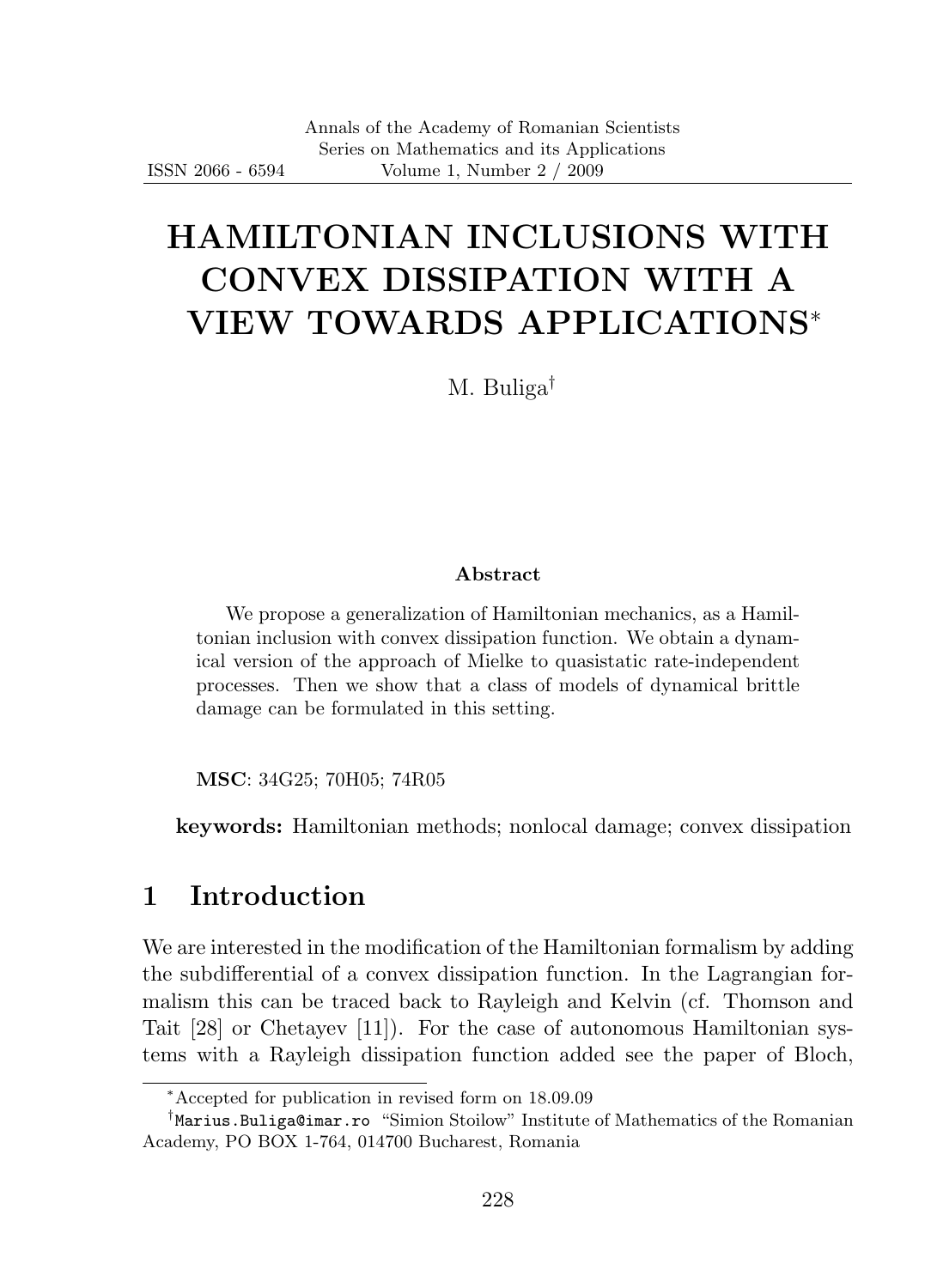Krishnaprasad, Marsden and Ratiu [7]. Perturbation analysis of Hamiltonian systems is an old and much explored subject, which is beyond our scope in this paper.

Closer to our interests is Mielke theory of quasistatic rate-independent processes [20]. In fact one of our purposes is to reformulate Mielke theory in a dynamical context. From this point of view a dissipation perturbed Hamiltonian approach seems the most economical.

From the viewpoint of multivalued analysis, many generalizations of Hamiltonian and Lagrangian mechanics have been considered, like for example Rockafellar [25], Aubin, Cellina and Nohel [6] or Clarke [12]. The problem of solving a subdifferential inclusion of the type (14) for a 1-homogeneous dissipation function seems to be new. As a general problem this subdifferential inclusion seem to fall in the class of problems studied in the viabilty theory, [6] or the more recent [5], but the mathematical results in these papers do not apply here mainly because the dissipation is 1-homogeneous.

More specifically, concerning the particular form  $-$  (42) coupled with purely Hamiltonian equations (37), (39)– of this subdifferential inclusion, which is relevant for damage models in continuum mechanics, it seems that there are no mathematical results which could be applied to this problem as a perturbed Hamiltonian problem. We thank to one of the anonymous referees for pointing us to the paper [26]. From our viewpoint the results of this paper can be seen as leading to a solution of our problem, studied from the Lagrangian side, that is after reformulating it as a generalized Euler-Lagrange equation. Nevertheless we think that the Hamiltonian structure of this problem may lead to interesting discretization algorithms, maybe based on symplectic integrators, which are known to handle correctly the energy balance even in the discretized form.

Outline of the paper. In section 2 we propose and begin the study of a generalized Hamiltonian formalism, in the form of a subdifferential inclusion using a convex dissipation function. In section 3 we show that Mielke's theory of quasistatic evolutionary processes is the quasistatic approximation of the formalism presented here. As an application, in section 4 we use the formalism for a energy of the Ambrosio-Tortorelli type and a 1-homogeneous dissipation function and we obtain a dynamical model of brittle damage which may be of interest in continuum media mechanics.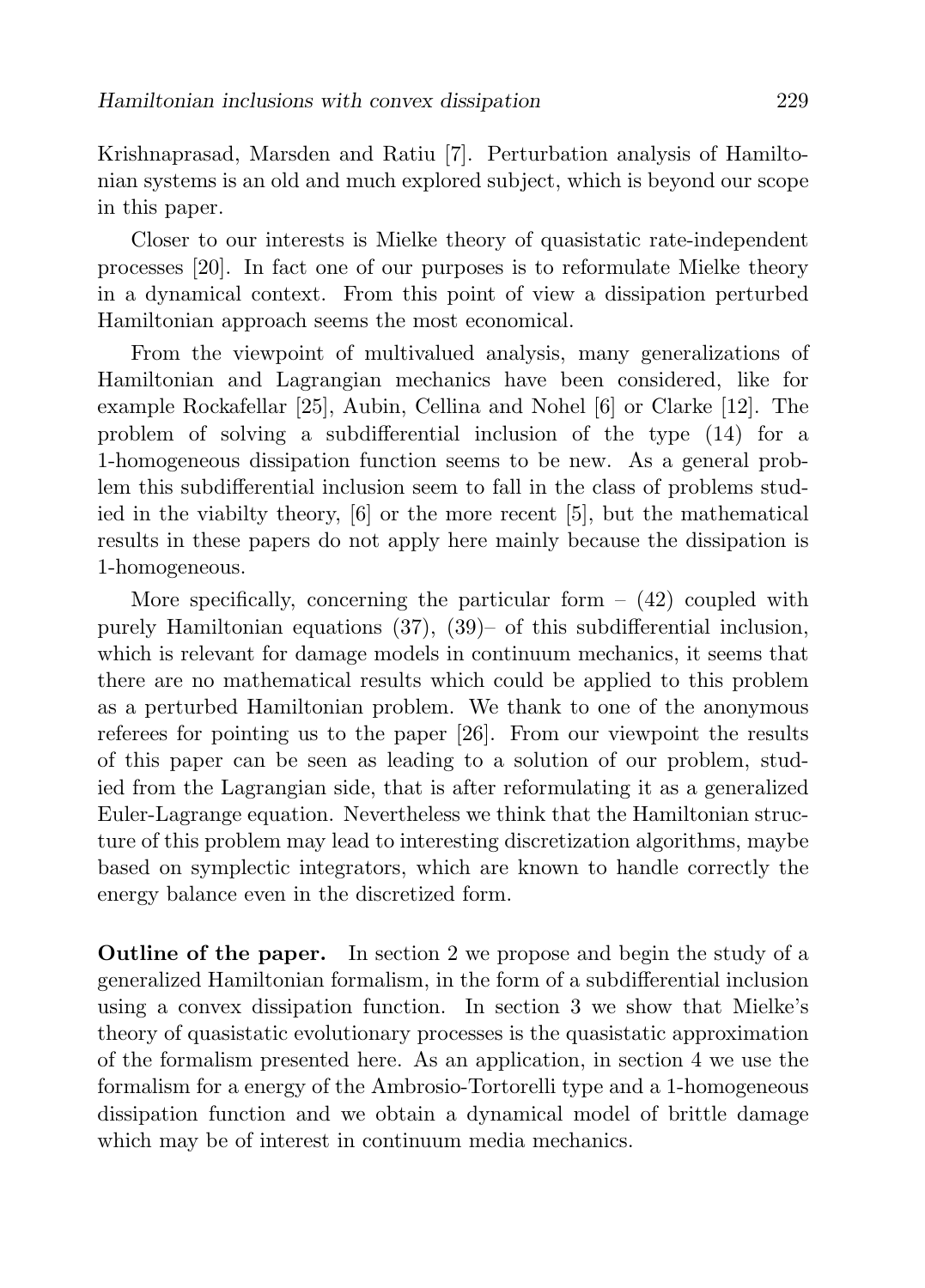### 2 Generalized Hamiltonian equations with convex dissipation

In the Lagrangian formalism we study the evolution of a system described by a variable  $q$ , which satisfies the Euler-Lagrange equation associated to a function  $L = L(t, a, \dot{a})$ :

$$
D_q L(t, q, \dot{q}) - \frac{d}{dt} D_{\dot{q}} L(t, q, \dot{q}) = 0 \tag{1}
$$

The function  $L$  is called a Lagrangian and in many situation it has the form

$$
L(t, q, \dot{q}) = \hat{T}(\dot{q}) - \mathcal{E}(t, q)
$$
\n(2)

where:  $\hat{T}$  represents the kinetic energy, is a smooth strictly convex smooth function (for example quadratic, positive definite), and  $\mathcal E$  is a potential energy or stored energy.

In the formalism of Hamiltonian mechanics we double the variables: the system is described by a pair  $(q, p)$  where p has the meaning of a momentum associated with  $q$ . Instead of the Euler-Lagrange equation, the following system of equations is used:

$$
\begin{cases}\n-p \in D_q H(t, q, p) \\
\dot{q} = D_p H(t, q, p)\n\end{cases} \tag{3}
$$

The function  $H = H(t, q, p)$  is called a Hamiltonian.

Consider for simplicity that  $q, p \in \mathcal{H}$ , where  $\mathcal H$  is a Hilbert space with scalar product  $(\cdot, \cdot)$ . The equations of Hamiltonian mechanics can be written in a compact form if we use the notations  $z = (q, p) \in \mathcal{H} \times \mathcal{H}$ ,  $J(z) =$  $J(q, p) = (-p, q)$ :

$$
J\dot{z} - D_z H(t, z) = 0 \tag{4}
$$

In particular the Hamiltonian may take the form

$$
H(t,q,p) = T(p) + \mathcal{E}(t,q)
$$
\n<sup>(5)</sup>

where  $T$  represents again the kinetic energy, this time expressed as a function of p.

In this case the two formalisms are equivalent if we take  $T$  to be the Legendre-Fenchel conjugate of  $\tilde{T}$ :

$$
T(p) = \sup \left\{ (p, q) - \hat{T}(q) : q \in \mathcal{H} \right\}
$$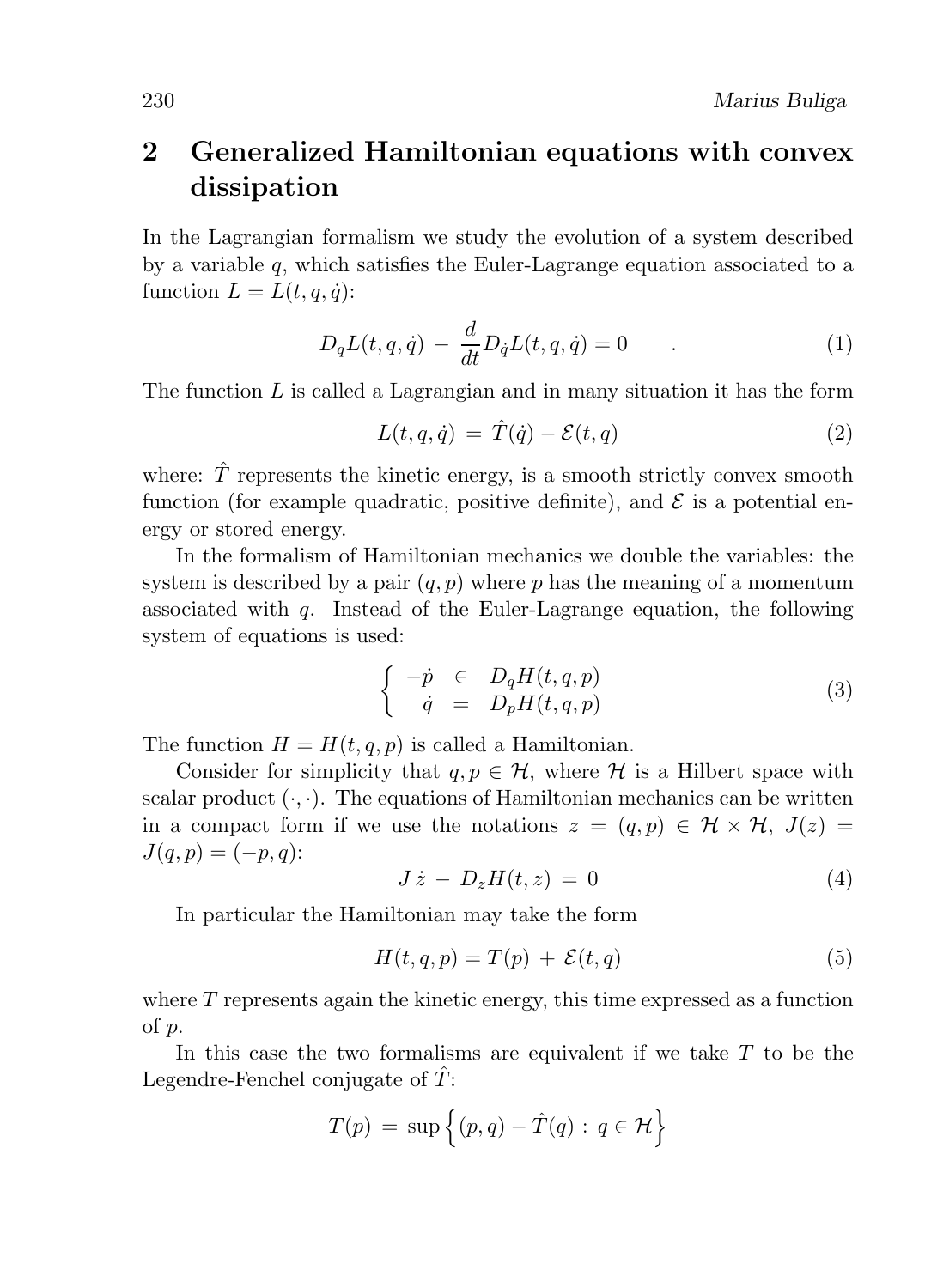### 2.1 Introducing dissipation

Consider a "dissipation function"  $\mathcal{R}(q, \dot{q})$ , convex in the second argument, and a Lagrangian function which is a sum of kinetic and potential energies. In the particular case of Rayleigh dissipation the function  $\mathcal R$  has the form

$$
\mathcal{R}(q,\dot{q})\,=\,\frac{1}{2}\|\dot{q}\|^2
$$

where  $\|\cdot\|$  is a norm function. Then the Euler-Lagrange equations perturbed with the dissipation function  $R$  are, by definition:

$$
D_q L(t, q, \dot{q}) - \frac{d}{dt} D_{\dot{q}} L(t, q, \dot{q}) \in \partial_{\dot{q}} \mathcal{R}(q, \dot{q}) \tag{6}
$$

where the  $\partial$  symbol denotes the subdifferential from convex analysis.

The Hamiltonian side of (6) is then

$$
\begin{cases}\n-p \in D_q H(t, q, p) + \partial_{\dot{q}} \mathcal{R}(q, \dot{q}) \\
\dot{q} = D_p T(p)\n\end{cases} \tag{7}
$$

This motivates us to propose the following generalization of the Hamiltonian equations (4) in the form of a subdifferential inclusion:

$$
J\dot{z} - D_z H(t, z) \in \partial_{\dot{z}} \mathcal{R}(z, \dot{z}) \tag{8}
$$

where  $\partial_{\dot{z}} \mathcal{R}(z, \dot{z})$  is the subdifferential of R with respect to  $\dot{z}$ .

$$
\partial_{\tilde{z}} \mathcal{R}(z, \dot{z}) = \{ (\bar{q}, \bar{p}) \in \mathcal{H} \times \mathcal{H} : \forall z' = (q', p') \in \mathcal{H} \times \mathcal{H} \qquad (9)
$$

$$
\mathcal{R}(z, \dot{z} + z') \ge \mathcal{R}(z, \dot{z}) + (\bar{q}, q') + (\bar{p}, p') \} .
$$

We shall then be interested in the following particular case: suppose that we have a decomposition of the state variable  $q = (q_1, q_2)$  into a nondissipative  $q_1$  variable and a dissipative  $q_2$  variable. Then the momentum variable p decomposes as  $p = (p_1, p_2)$ . The Hamiltonian function H is taken as follows

$$
H(t, q_1, q_2, p_1, p_2) = \mathcal{K}(p_1) + \frac{1}{2} \langle Ap_2, p_2 \rangle + \mathcal{E}(t, q_1, q_2)
$$
 (10)

where K is the kinetic energy associated to the variable  $p_1$ , A is a strictly positive definite symmetric operator and  $\mathcal E$  is a stored energy function. The dissipation function takes the form

$$
\mathcal{R}(q_1, q_2, \dot{q}_1, \dot{q}_2) = \rho(\dot{q}_2)
$$
\n(11)

with  $\rho$  a convex function.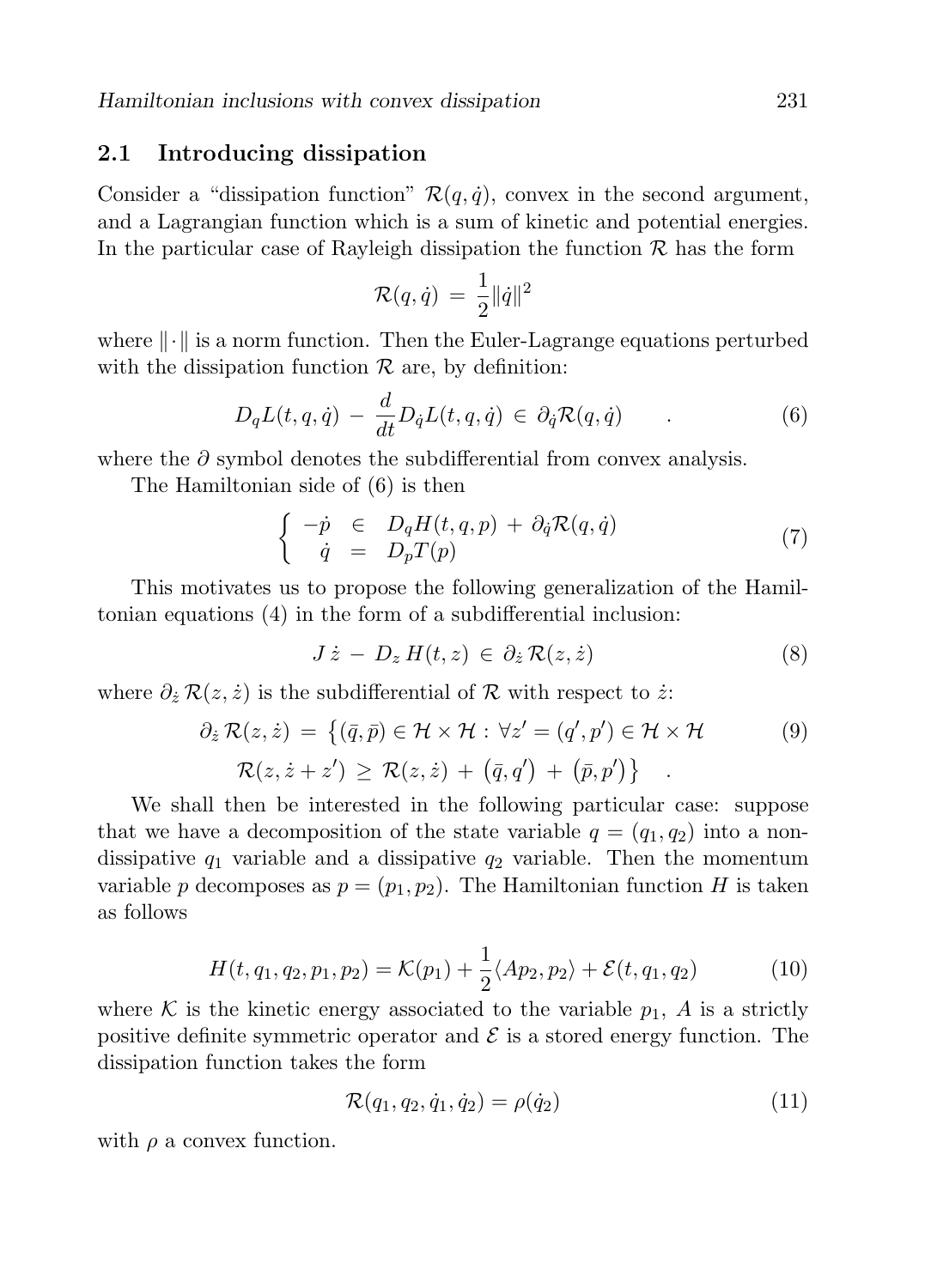With these choices of functions H and R the system of equations (7) becomes:

$$
\begin{cases}\n-p_1 = D_{q_1} \mathcal{E}(t, q_1, q_2) \\
\dot{q}_1 = D_p \mathcal{K}(p_1) \\
-p_2 \in D_{q_2} \mathcal{E}(t, q_1, q_2) + \partial \rho(\dot{q}_2) \\
\dot{q}_2 = A p_2\n\end{cases}
$$
\n(12)

We can see the first two equations as a Hamiltonian evolution of the variables  $(q_1, p_1)$  which has  $(q_2, p_2)$  as control parameters, coupled with a pair of evolution equations (the last two equations in  $(12)$ ) for the control parameters. These last two equations can be seen as a differential inclusion:

$$
-p_2 - D_{q_2} \mathcal{E}(t, q_1, q_2) \in \partial \rho(A^{-1} p_2) \tag{13}
$$

Interesting particular cases of dissipation function  $\rho$  are:

- (a)  $\rho = 0$ , no dissipation, this corresponds to classical Hamiltonian equations,
- (b)  $\rho(\dot{q}) = \frac{1}{2}(\dot{q}, \dot{q})$ , (where  $(\cdot, \cdot)$  is a scalar product), which can be traced back to the Rayleigh dissipation function,
- (c)  $\rho(\dot{q}) = ||\dot{q}||$ , where  $|| \cdot ||$  is a Banach space norm, or a more general 1homogeneous convex function which, as we shall explain, is related to the approach of Mielke and collaborators – Mielke, Theil [22], Mielke, Theil and Levitas [23], [20] – to quasistatic rate-independent evolutionary processes.

### 2.2 The formalism in topological vector spaces

We shall precisely formulate relation (8) for a pair of locally compact topological vector spaces in duality. In particular this will cover the cases of Banach or Hilbert spaces.

Let  $X$  and  $Y$  be topological, locally convex, real vector spaces of dual variables  $x \in X$  and  $y \in Y$ , with the duality product  $\langle \cdot, \cdot \rangle : X \times Y \to \mathbb{R}$ . We shall suppose that  $X, Y$  have topologies compatible with the duality product, that is: any continuous linear functional on  $X$  (resp.  $Y$ ) has the form  $x \mapsto \langle x, y \rangle$ , for some  $y \in Y$  (resp.  $y \mapsto \langle x, y \rangle$ , for some  $x \in X$ ).

In this frame we don't have scalar products, neither an equivalent of the linear transformation J, therefore we start by introducing natural notations which make sense in this generality.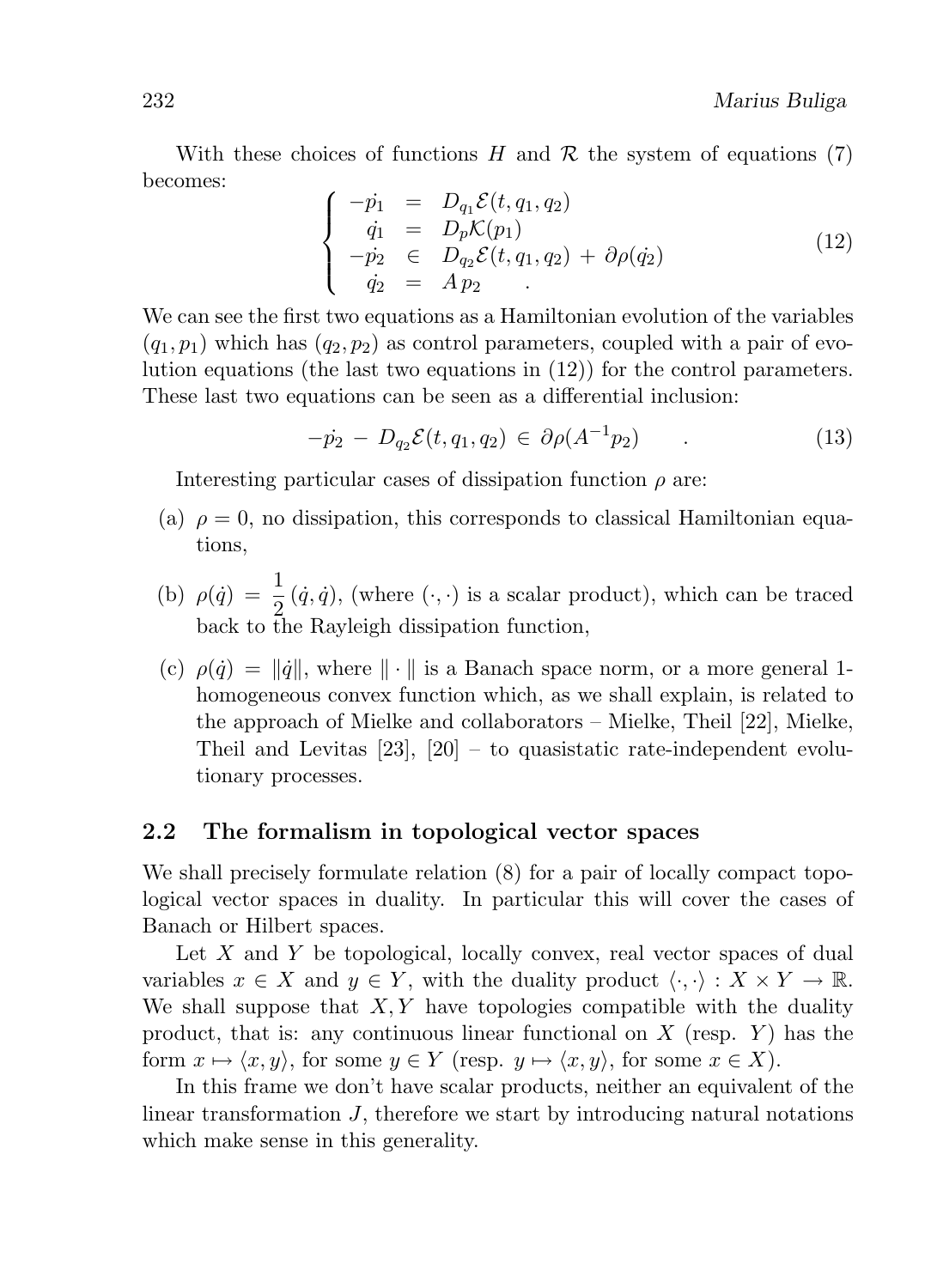We want to study generalized Hamiltonian evolutions in the space  $X \times Y$ . For a general element of  $X \times Y$  we shall use the notation  $z = (x, y)$ , or similar.

In order to properly formulate Hamiltonian equations or inclusions we need: a symplectic form, a Poisson bracket and a notion of subdifferential adapted in this setting. These will be the most natural objects one may think about and they were used many times before.

We shall use notations familiar in symplectic geometry, namely:  $\omega$  for the symplectic form,  $\{\cdot,\cdot\}$  for the Poisson bracket,  $X_f$  for the symplectic gradient of the function  $f: X \times Y \to \mathbb{R}$  (if the linear J is available then  $X_f = -J D f$ , where  $Df$  is the differential of f). Instead of the usual subdifferential of a convex function F we shall use a "symplectic subdifferential"  $X F$ . In the usual setting in Hilbert spaces we have  $J X F = \partial F$ , where  $\partial F$  is the conventional subdifferential from convex analysis. In this general setting the definition of X F is obtained from the definition of  $\partial F$  by replacing scalar products with the symplectic form.

Remark however that in this general setting the symplectic form and Poisson bracket have to be understood in a weaker sense than usual, let's say on a finite dimensional symplectic manifold. Indeed, a symplectic form is a non-degenerated 2-form which is closed (we renounce to the condition of being closed); a Poisson bracket is a Lie bracket over a algebra of functions, with supplementary properties, while here the "Poisson bracket" we define sends a pair of differentiable functions from  $Der(X, Y)$  to a function which is not differentiable a priori.

Let us proceed with the introduction of the necessary objects.

**Definition 1.** The space  $X \times Y$  is endowed with a symplectic form: for any  $z' = (x', y'), z" = (x", y")$  we define the bilinear and anti-symmetric form

$$
\omega(z',z") = \langle x',y"\rangle - \langle x",y'\rangle \qquad .
$$

 $Der(X, Y)$  is the linear space of functions  $f: X \times Y \to \mathbb{R}$  which are continuously differentiable in each argument in the following sense: there are continuous functions  $D_x f : X \times Y \to Y$  and  $D_y f : X \times Y \to X$  such that for any  $(x, y) \in X \times Y$  and

(a) for all  $y' \in Y$  we have

$$
\lim_{\varepsilon \to 0} \frac{1}{\varepsilon} \left[ f(x, y + \varepsilon y') - f(x, y) \right] = \langle D_y f(x, y), y' \rangle
$$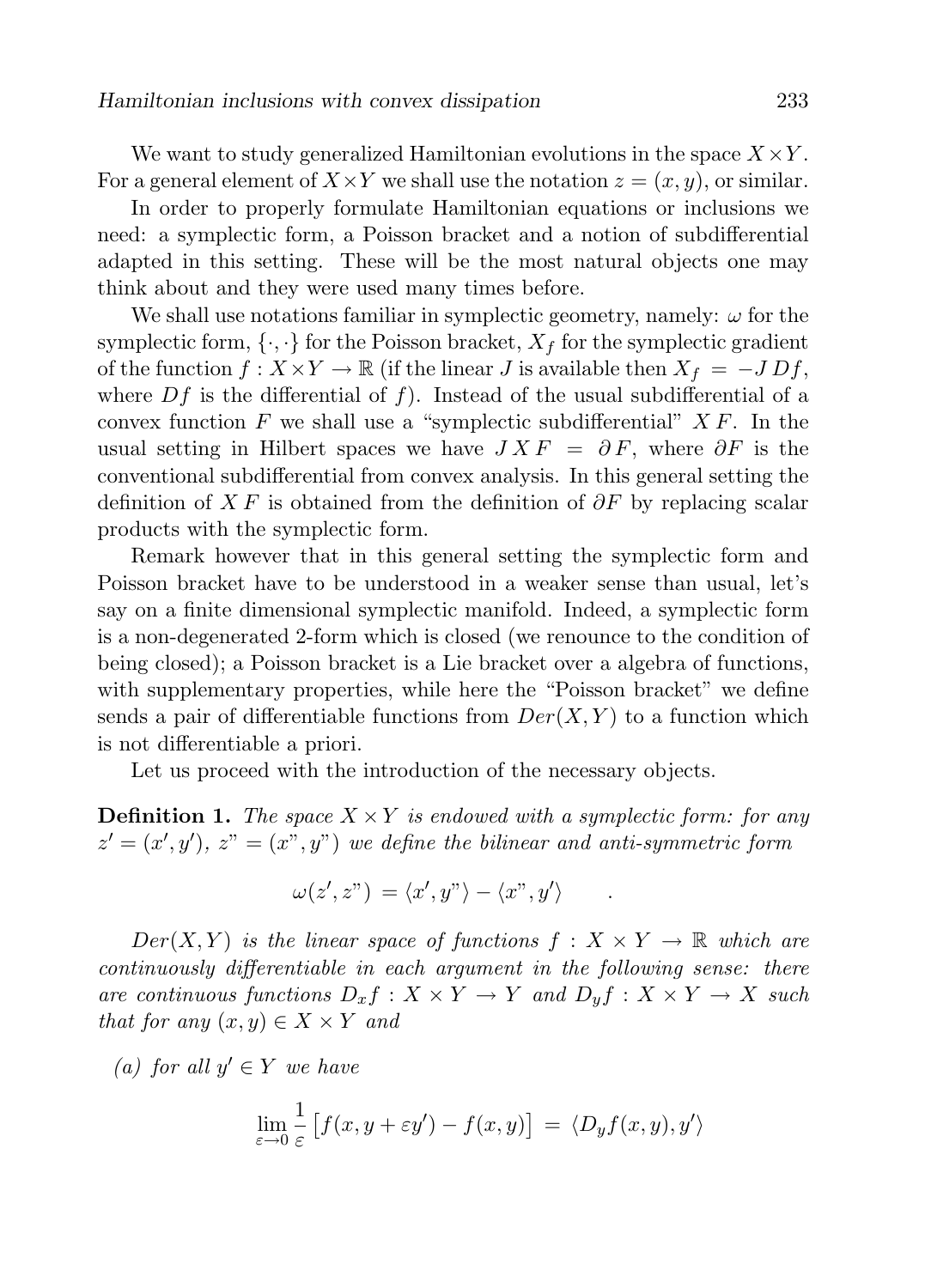(b) for all  $x' \in X$  we have

$$
\lim_{\varepsilon \to 0} \frac{1}{\varepsilon} \left[ f(x + \varepsilon x', y) - f(x, y) \right] = \langle x', D_x f(x, y) \rangle
$$

The symplectic gradient of  $f \in Der(X, Y)$  is the function  $X_f : X \times Y \to Y$  $X \times Y$  defined by

$$
X_f(x,y) = (D_y f(x,y), -D_x f(x,y)) \qquad.
$$

The Poisson bracket is the bilinear, antisymmetric form

 $\{\cdot,\cdot\}: Der(X,Y) \times Der(X,Y) \to \mathbb{R}^{X \times Y}$ 

defined by:  $\{f, g\} = \omega(X_f, X_g)$ .

**Definition 2.** Let  $F: X \times Y \to \mathbb{R}$  be a convex lsc function. The symplectic subdifferential of F is the multivalued function which sends  $z = (x, y) \in$  $X \times Y$  to the set

$$
XF(z) = \{ z' \in X \times Y : \forall z" \in X \times Y \mid F(z + z") \ge F(z) + \omega(z', z") \}
$$

Remark that if  $F \in Der(X, Y)$  and convex then we have  $X F = \{X_F\}.$ Indeed, if we use  $z' = X_F = (D_y F(x, y), -D_x F(x, y))$  in the definition 2 of the symplectic differential we get

$$
F(z+z") \geq F(z) + \langle D_y F(x,y), y'' \rangle + \langle x'', D_x F(x,y) \rangle
$$

which is true due to the convexity of F. Therefore  $X_F(x, y) \in X F(x, y)$ . The converse implication, that is  $z' \in X F(x, y)$  implies  $z' = X_F(x, y)$ , is true by standard arguments of convex analysis.

We propose the following generalization of Hamiltonian evolution.

**Definition 3.** Let  $H : [0, T] \times X \times Y \to \mathbb{R}$  such that for all  $t \in [0, T]$  we have  $H(t, \cdot) \in Der(X, Y)$ , and  $\mathcal{R}: (X \times Y)^2 \to \mathbb{R} \cup \{+\infty\}$  be a "dissipation" function" with the properties:

- (a) for any  $z', z'' \in X \times Y$  we have  $\mathcal{R}(z', z'') \geq 0$  and  $\mathcal{R}(z', 0) = 0$ ,
- (b) for any  $z \in X \times Y$  the function  $\mathcal{R}(z, \cdot)$  is convex, lsc.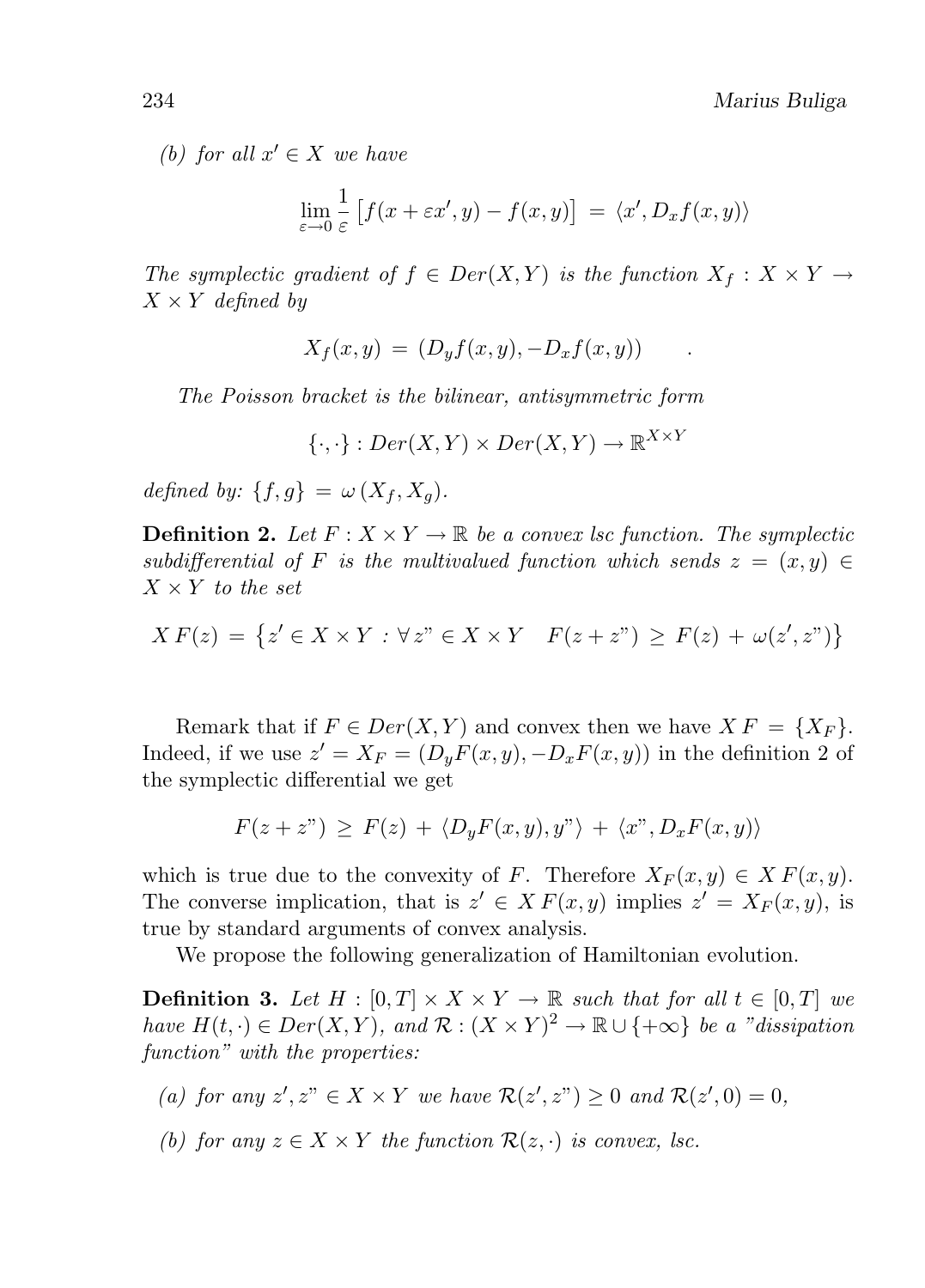Then a curve  $z : [0, T] \to X \times Y$  is a solution of the evolution problem with Hamiltonian H and dissipation R if it is differentiable for all  $t \in [0, T]$  (with derivative denoted by  $\dot{z}$ ) and it satisfies the subdifferential inclusion:

$$
\dot{z}(t) - X_{H(t, \cdot)}(z(t)) \in X \left( \mathcal{R}(z(t), \cdot) \right) (\dot{z}(t)). \tag{14}
$$

We can give an equivalent characterization for a solution, which later will lead to a notion of weak solution. For any  $f \in Der(X, Y)$  and any differentiable curve  $z : [0, T] \to X \times Y$  we denote by  $f \circ z : [0, T] \to \mathbb{R}$  the function composition of f and z, and by  $\frac{d}{dt} [f \circ z](t)$  the differential of this composition.

**Proposition 1.** With the notations from definition 3,  $z$  is a solution of the evolution problem if and only if for any  $f \in Der(X, Y)$  and for any  $t \in [0, T]$ we have:

$$
\mathcal{R}(z(t), \dot{z}(t) - X_f(z(t))) \ge \mathcal{R}(z(t), \dot{z}(t)) + \frac{d}{dt} [f \circ z](t) -
$$
\n
$$
- \{f, H(t, \cdot)\} (z(t)) .
$$
\n(15)

*Proof.* For any  $f \in Der(X, Y)$  and any differentiable curve  $z : [0, T] \to$  $X \times Y$  we have, by direct computation:

$$
\frac{d}{dt}\left[f \circ z\right](t) - \left\{f, H(t, \cdot)\right\}(z(t)) =
$$
\n
$$
= -\omega\left(\dot{z}(t) - X_{H(t, \cdot)}(z(t)), X_f(z(t))\right) \tag{16}
$$

Let z be a solution of the evolution problem. We choose then in (14)  $z'' =$  $-X<sub>f</sub>(z(t))$  and use (16) to get (15).

Conversely, suppose that the curve z satisfies (15). For any  $z'' \in X \times Y$ let us define  $f \in Der(X, Y)$  by  $f(z) = \omega(z, z^{\nu})$ . It is easy to see then that  $X_f = -z^{\nu}$ , that  $\frac{d}{dt} [f \circ z](t) = \omega(\dot{z}(t), z^{\nu})$  and that  $\{f, H(t, \cdot)\}(z(t)) =$  $\omega\left(X_{H(t,\cdot)},z^{\prime\prime}\right)$ . In conclusion the relation (15) for this choice of the function f becomes the relation (14) for  $z$ ".  $\Box$ 

It is visible that the functions  $f \in Der(X, Y)$  play the role of test functions in (15). Let us consider curves  $f : [0, T] \rightarrow Der(X, Y)$ , which are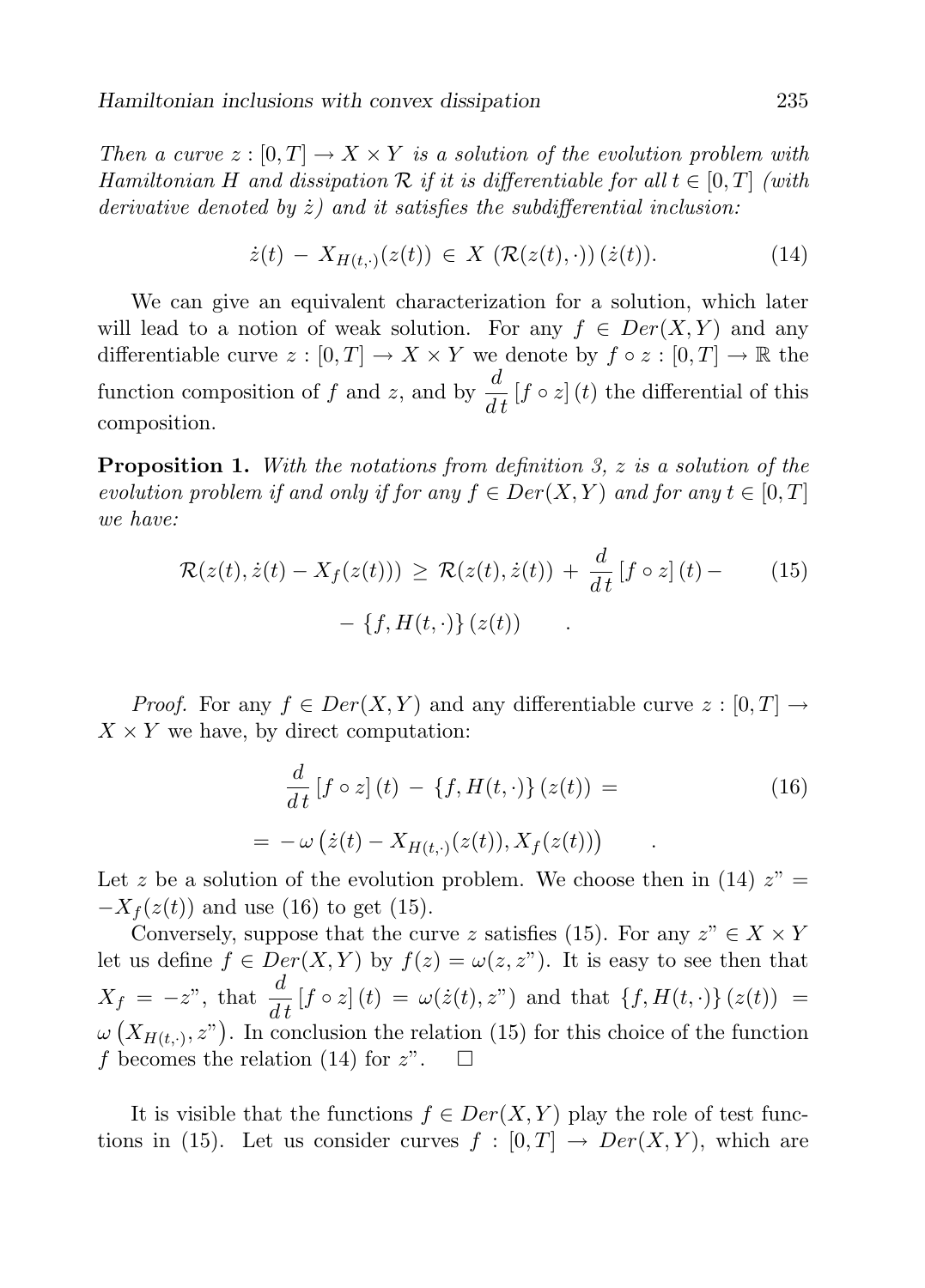smooth in the sense that for any  $t \in [0, T]$  there exists  $\frac{\partial}{\partial t} f(t, z)$ . We suppose that the Hamiltonian  $H : [0, T] \to Der(X, Y)$  is such a curve. For an arbitrary  $t \in [0, T]$ , at each  $\tau \in [0, t]$  we put  $f(\tau, \cdot)$  in the relation (15) and then integrate with respect to  $\tau \in [0, t]$ . We obtain the following relation:

$$
\int_0^t \mathcal{R}(z(\tau), \dot{z}(\tau) - X_{f(\tau, \cdot)}(z(\tau))) d\tau \ge \int_0^t \mathcal{R}(z(\tau), \dot{z}(\tau)) d\tau +
$$
  
+  $f(t, z(t)) - f(0, z(0)) -$  (17)  
- 
$$
\int_0^t \left[ \frac{\partial}{\partial t} f(\tau, z(\tau)) + \{f(\tau, \cdot), H(\tau, \cdot)\} (z(\tau)) \right] d\tau.
$$

The relation  $(17)$  makes sense if z is differentiable almost everywhere and

$$
\int_0^T \mathcal{R}(z(\tau), \dot{z}(\tau)) \, \mathrm{d}\tau < +\infty \tag{18}
$$

$$
\int_0^t \left[ \frac{\partial}{\partial t} f(\tau, z(\tau)) + \{ f(\tau, \cdot), H(\tau, \cdot) \} (z(\tau)) \right] d\tau < +\infty \quad . \tag{19}
$$

This is leading us to the following definition of weak solution.

**Definition 4.** Let A be a given vector space of smooth curves  $f : [0, T] \rightarrow$  $Der(X, Y)$  such that the Hamiltonian  $H : [0, T] \to Der(X, Y)$  belongs to A. Then let  $\mathcal{S}(D, \mathcal{A})$  be the space of all curves  $z : [0, T] \to X \times Y$  which are almost everywhere differentiable, such that  $Diss(z, [0, T]) < +\infty$  and such that (19) is true for any  $f \in \mathcal{A}$ .

A curve  $z \in \mathcal{S}(D, \mathcal{A})$  is a weak solution of the evolution problem if for almost any  $t \in [0, T]$  the inclusion  $(14)$  is true.

Let  $z \in \mathcal{S}(D, \mathcal{A})$  be a weak solution. The dissipation along this solution is by definition the function:

$$
\eta(t) = \int_0^t \omega\left(\dot{z}(\tau), X_{H(\tau, \cdot)}(z(\tau))\right) d\tau \qquad . \tag{20}
$$

**Proposition 2.** Let  $z \in \mathcal{S}(D, \mathcal{A})$  be a weak solution and  $\eta$  the associated dissipation. Then for any  $t \in [0, T]$  we have

$$
\eta(t) \geq \int_0^t \mathcal{R}(z(\tau), \dot{z}(\tau)) d\tau .
$$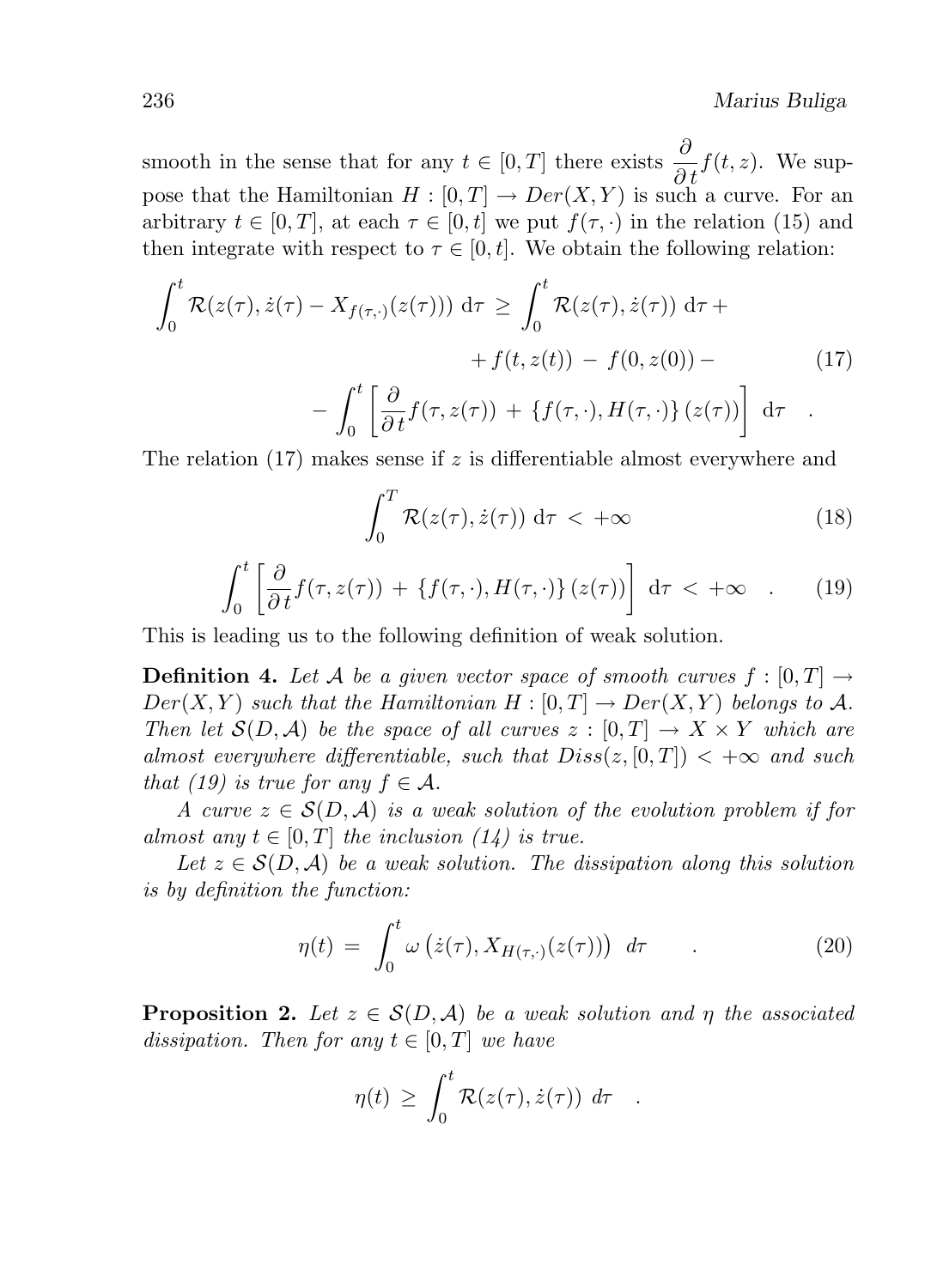*Proof.* We shall use the inclusion (14), which means that for any  $z' \in$  $X \times Y$  and for almost any  $t \in [0, T]$  we have

$$
\mathcal{R}(z(t),\dot{z}(t)+z') \geq \mathcal{R}(z(t),\dot{z}(t)) + \omega(\dot{z}(t)-X_{H(t,\cdot)}(z(t)),z') .
$$

If we take for almost any  $\tau \in [0, t]$   $z' = -\dot{z}(\tau)$  and use  $\mathcal{R}(z, 0) = 0$  then we get

$$
\omega(z(\tau), X_{H(\tau, \cdot)}(z(\tau))) \geq \mathcal{R}(z(\tau), \dot{z}(\tau)) \geq 0.
$$

The desired relation is obtained by integration.  $\Box$ 

### 2.3 The 1-homogeneous case

Suppose that X is a Banach space and  $Y = X^*$ . Then  $X \times Y$  is a Banach space and the natural norm on  $X \times Y$  induces a distance  $d(z', z'') = ||z' - z''||$ .

Suppose moreover that for any  $z \in X \times Y$  the dissipation function R has the property that  $\mathcal{R}(z, \cdot)$  is positively one-homogeneous. Then the dissipation function can be seen as a dissipation metric in the sense that it induces:

(a) a "dissipation length" defined for any curve  $z : [0, T] \to X \times Y$  which is almost everywhere differentiable by:

$$
L(z) = \int_0^T \mathcal{R}(z(t), \dot{z}(t)) dt \quad .
$$

The space of curves with finite dissipation length is denoted with  $W^{1,1}_{\mathcal{R}}(X \times Y).$ 

- (b) a "dissipation distance"  $D: (X \times Y)^2 \to \mathbb{R} \cup \{+\infty\}$ , where  $D(z', z'')$  is defined as the infimum of the dissipation lengths of all curves joining  $z'$  and  $z"$ .
- (c) a "dissipation variation" defined for any curve  $z : [0, T] \to X \times Y$  as:

$$
Diss(z, [0, T]) = \sup \left\{ \sum_{1}^{N} D(z(s_{j-1}), z(s_j)) \mid \text{all partitions of } [0, t] \right\}.
$$

 $BV_{\mathcal{R}}(X \times Y)$  denotes the space of curves with bounded dissipation variation.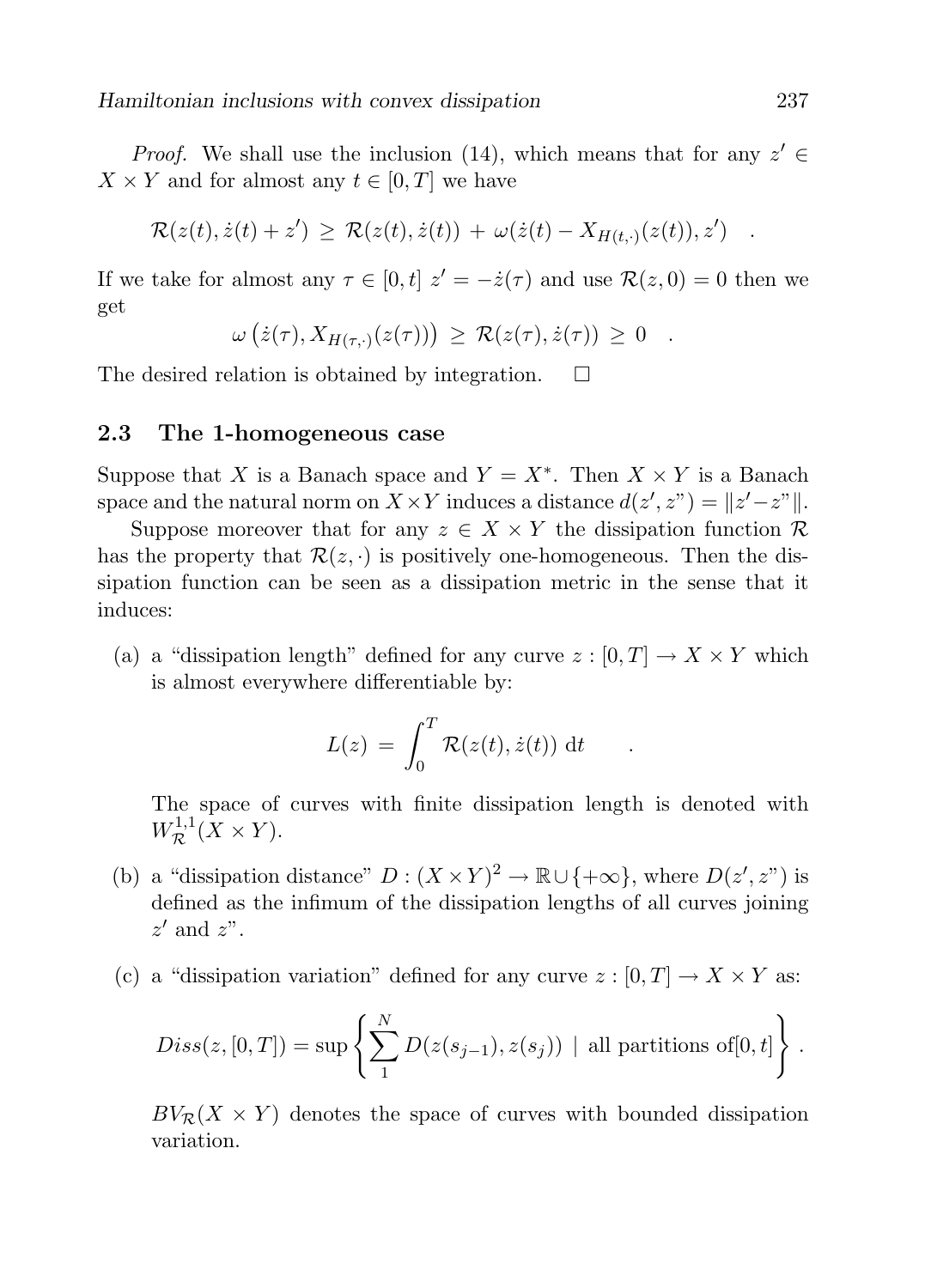The dissipation distance  $D$  is not really a distance, because it is not symmetric and it may take the value  $+\infty$ . It satisfies nevertheless the triangle inequality.

The dissipation length and dissipation variation are defined in principle for different classes of curves, but in particular cases they are the same. All in all this is a generalization of well-known facts in the analysis in metric spaces, see for the relevant results Gromov chapter 3 [19], or Ambrosio, Gigli, Savaré chapter 1[3], which has been developed by Mielke and collaborators in the theory of rate-independent evolution systems (see section 3 for further details and references). Enough is to mention that if  $z$  is a curve which is differentiable almost everywhere and of finite dissipation length then its dissipation length equals the dissipation variation.

In particular then any weak solution satisfies (17) with the term

$$
\int_0^t \mathcal{R}(z(\tau), \dot{z}(\tau)) \, d\tau
$$

replaced by  $Diss(z, [0, t])$ . If the class A is sufficiently rich then satisfaction of  $(17)$  will imply that z is a weak solution.

**Theorem 1.** If  $\mathcal{R}(z', z'') = \mathcal{R}(z', x'')$  for any  $z', z'' \in X \times Y$  then for any weak solution  $z : [0, T] \to X \times Y$  in accord with definition 20 and for any  $t \in [0, T]$  we have:

$$
H(0, z(0)) + \int_0^t \frac{\partial}{\partial t} H(\tau, z(\tau)) d\tau = H(t, z(t)) + Dis(s(z, [0, t]) \qquad (21)
$$

*Proof.* In relation (17) let us take  $f = \lambda H$  for an arbitrary  $\lambda \in (-\infty, 1)$ :

$$
\int_0^t \mathcal{R}(z(\tau), \dot{z}(\tau) - \lambda X_{H(\tau, \cdot)}(z(\tau))) d\tau \ge Diss(z, [0, t]) +
$$
  
+  $\lambda H(t, z(t)) - \lambda H(0, z(0)) - \lambda \int_0^t \left[ \frac{\partial}{\partial t} H(\tau, z(\tau)) \right] d\tau$  (22)

In the hypothesis of the theorem if  $z$  is a weak solution then it satisfies the following: for almost any  $t \in [0, T]$  and for any  $z'' = (x'', y'') \in X \times Y$ 

$$
\mathcal{R}(z(t), \dot{x}(t) + x^{\prime\prime}) \geq \mathcal{R}(z(t), \dot{x}(t)) + \langle \dot{x}(t) - D_y H(t, \cdot)(x(t), y(t)), y^{\prime\prime} \rangle - \langle x^{\prime\prime}, \dot{y}(t) + D_x H)t, \cdot \rangle(x(t), y(t))\rangle
$$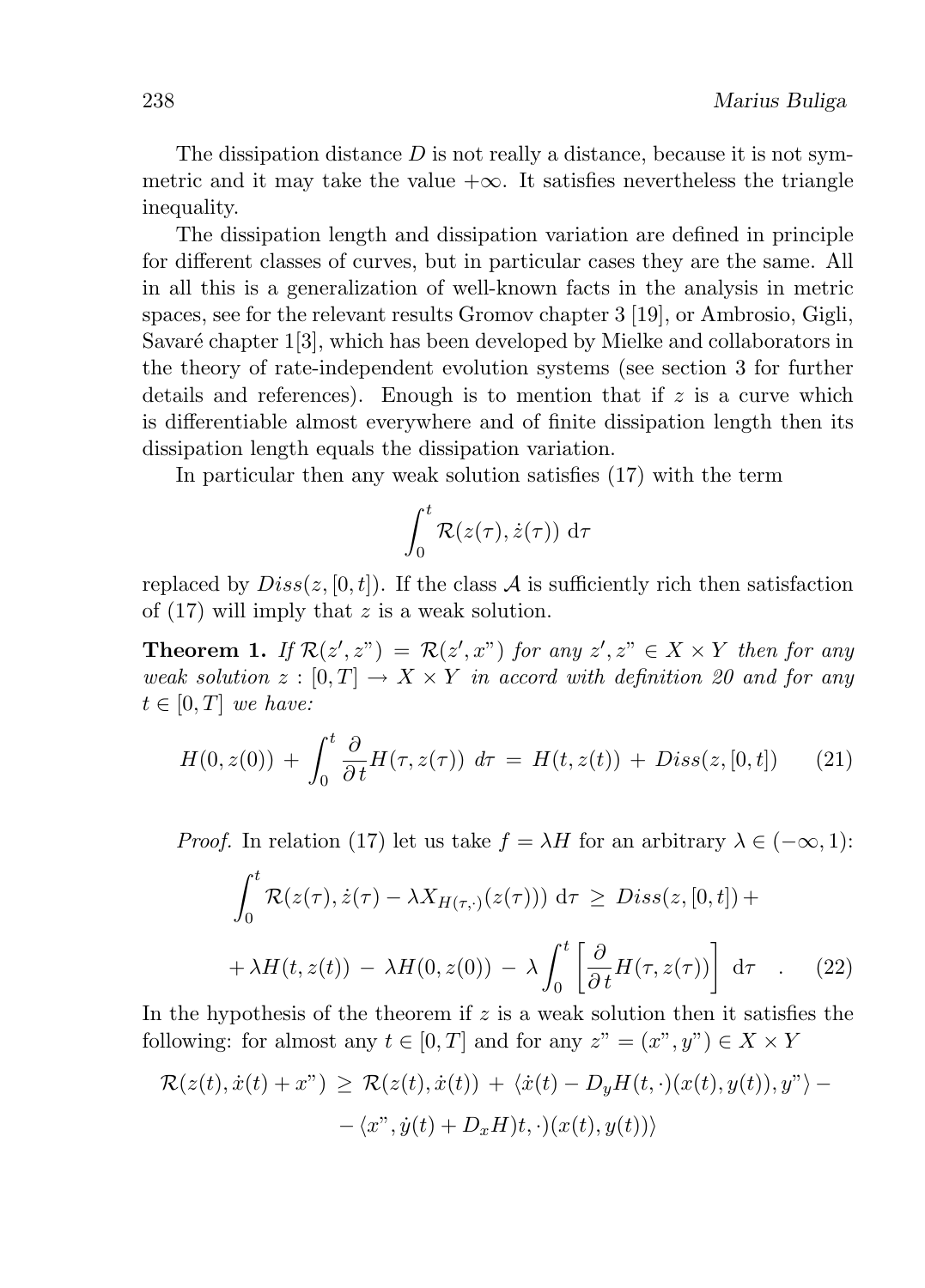It follows that for almost any  $t\in[0,T]$  we have  $\dot{x}(t)=D_uH(t,\cdot)(x(t), y(t)),$ therefore for almost any  $\tau \in [0, t]$  we have:

$$
\mathcal{R}(z(\tau), \dot{z}(\tau) - \lambda X_{H(\tau, \cdot)}(z(\tau))) = \mathcal{R}(z(\tau), \dot{x}(\tau) - \lambda D_y H(\tau, \cdot)(x(\tau), y(\tau))) =
$$
  
= 
$$
\mathcal{R}(z(\tau), (1 - \lambda) (\dot{x}(\tau))) = (1 - \lambda) \mathcal{R}(z(\tau), \dot{x}(\tau))
$$

We return to (22) and we use the information that we gained, as well as the equality between dissipation variation and dissipation distance. If we denote

$$
\mathcal{A} = Diss(z, [0, t]) + H(t, z(t)) - H(0, z(0)) - \int_0^t \left[ \frac{\partial}{\partial t} H(\tau, z(\tau)) \right] d\tau
$$

then for any  $\lambda \in (-\infty, 1)$  we have  $0 > \lambda \mathcal{A}$ . The arbitrary  $\lambda$  can have any sign, therefore we deduce the desired equality (21) from the previous inequality.  $\square$ 

This theorem shows a great advantage of Hamiltonian formulations upon Lagrangian formulations: a weak Hamiltonian formulation naturally conserves quantities of interest, like the energy. In Lagrangian formulations this can be achieved in two ways: by a convexity hypothesis on the energy function and a process of integration by parts coupled with stronger regularity of solutions or, like in the case of energetic formulations where the solution may have jumps, this has to be imposed by hand. The case of 1 homogeneous dissipation functions is very particular because is introducing more structure in the general symplectic formulation, namely the dissipation distance. Accordingly, the difference between weak and energetic solutions in the Lagrangian formulations is technically related to the use of the space  $BV_{\mathcal{R}}(X \times Y)$  rather than  $W_{\mathcal{R}}^{1,1}(X \times Y)$ . In definition 20 and in theorem 1 we have used  $W^{1,1}_{\mathcal{R}}(X \times Y)$ . The result of theorem 1 can be interpreted as: weak solutions of the Hamiltonian formulation are energetic solutions in the Lagrangian formulation. We believe that this result is still true if we modify the definition 20, in the particular case of 1-homogeneous dissipation, in order that weak solutions belong to  $BV_R(X \times Y)$ . This is not done however in this paper and it is left for further research.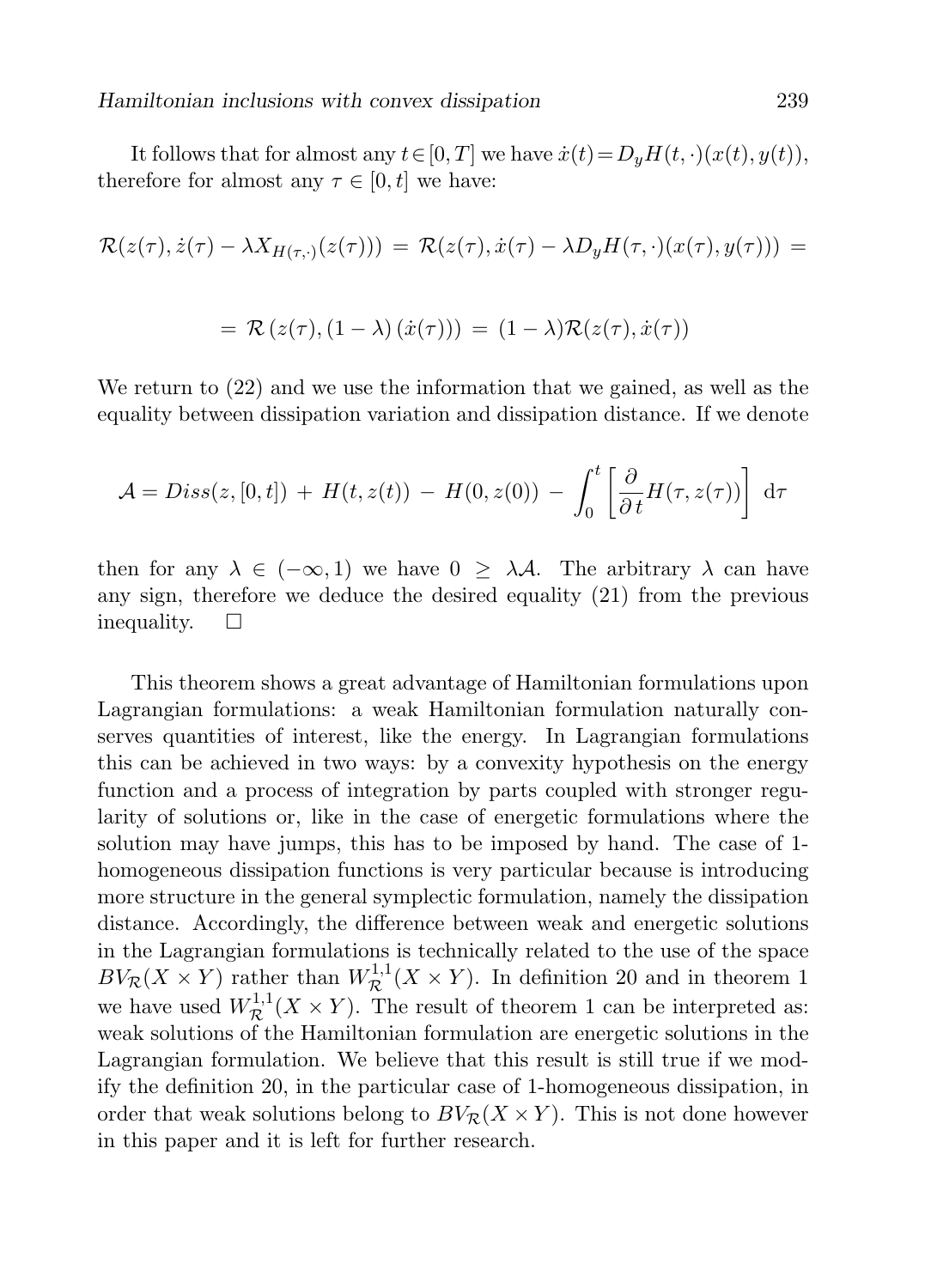# 3 Connection with Mielke's theory of quasistatic evolutionary processes

Consider a physical system with the state space Q. This space may have a manifold structure, or it may be a space of functions  $q : \Omega \to M$ , with given regularity, where  $\mathcal M$  is a manifold. In this case the bounded Lipschitz domain  $\Omega$  represents the reference configuration of a continuous body. We shall denote a generic point of  $\mathcal{Q}$  by the letter q and  $\dot{q}$  denotes a vector in the tangent space to Q at  $q \in Q$ .

For the first time in the proceedings paper Mielke, Theil [22], then in Mielke, Theil and Levitas [23], the notion of an energetic solution of a quasistatic evolutionary process was introduced, based on a energy function

$$
\mathcal{E} : [0, T] \times \mathcal{Q} \to \mathbb{R} \cup \{+\infty\} \quad , \quad \mathcal{E} = \mathcal{E}(t, q)
$$

and a "dissipation metric"

$$
\mathcal{R}: T\mathcal{Q} \to [0, +\infty] \quad , \quad \mathcal{R} = \mathcal{R}(q, \dot{q})
$$

Here  $TQ = \{(q, \dot{q}) \mid \dot{q} \in T_qQ\}$  is the tangent space space to Q at  $q \in Q$ , in a generalized sense.

The dissipation metric is convex and lower semicontinuous with respect to the second variable. For the case of rate-independent processes the dissipation metric is 1-homogeneous (i.e. it can really be interpreted as a metric). The force balance equation is:

$$
0 \in \partial_{\dot{q}} \mathcal{R}(q, \dot{q}) + D_q \mathcal{E}(t, q) \tag{23}
$$

To the dissipation metric  $\mathcal R$  is associated a non symmetric dissipation distance  $D: \mathcal{Q} \times \mathcal{Q} \rightarrow [0, +\infty]$ , defined by:

$$
D(q_1, q_2) = \inf \int_0^1 \mathcal{R}(q(s), \dot{q}(s)) \mathrm{d}s
$$

over all  $q \in W^{1,1}([0,1], \mathcal{Q})$ , with  $q(0) = q_1$  and  $q(1) = q_2$ .

**Definition 5.** An evolution  $q : [0, T] \rightarrow \mathcal{Q}$  is an energetic solution associated with  $\mathcal E$  and  $D$  if

(a) the function  $t \in [0,T] \mapsto \partial_t \mathcal{E}(t,q(t))$  belongs to  $L^1((0,T))$ , and for every  $t \in [0, T]$  we have  $\mathcal{E}(t, q(t)) < +\infty$ ,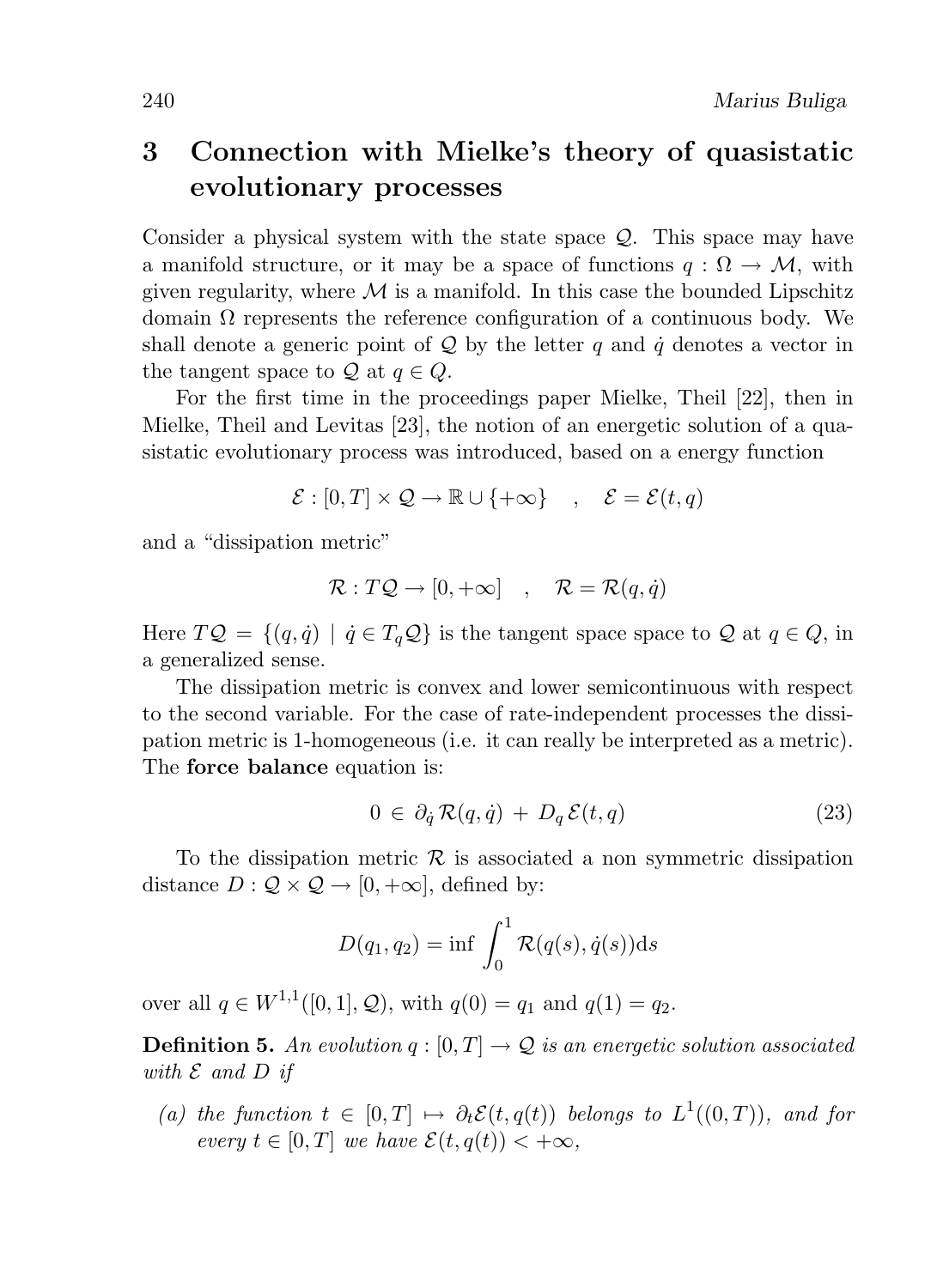(b) the stability condition holds: for any  $\hat{q} \in \mathcal{Q}$ 

$$
\mathcal{E}(t, q(t)) \leq \mathcal{E}(t, \hat{q}) + D(q(t), \hat{q})
$$

 $(c)$  the energy balance holds:

$$
\mathcal{E}(t,q(t)) + Diss(q,[0,t]) = \mathcal{E}(0,q(0)) + \int_0^T \partial_t \mathcal{E}(s,q(s)) ds
$$

where

$$
Diss (q, [0, t]) = \sup \left\{ \sum_{1}^{N} D(q(s_{j-1}), q(s_j)) \mid \text{all partitions of } [0, t] \right\}
$$

We can recover the force balance equation (23) from the generalized Hamiltonian formalism with dissipation proposed in section 2. Indeed, suppose that the state space of the physical system is  $\mathcal{Q} = B$ , a reflexive Banach space. Consider the phase space  $X \times Y = B \times B^*$ . A generic element of  $z \in \mathcal{B}$  has the form  $z = (q, p)$  with  $q \in B$ ,  $p \in B^*$ .

We shall take Hamiltonian and dissipation functions almost as in (10), (11). The Hamiltonian function H has the form  $H(t, q, p) = \mathcal{K}(p) + \mathcal{E}(t, q)$ where K is a smooth function (kinetic energy) and  $\mathcal E$  is the energy function of Mielke (which can be characterized as a Gibbs-type stored energy). We take a dissipation function  $\mathcal{R}(q, p, \dot{q}, \dot{p}) = \mathcal{R}(q, \dot{q})$  with  $\mathcal R$  the dissipation metric.

With these choices of functions H and D the equation  $(14)$  takes the form:

$$
\begin{cases}\n-p \in D_q \mathcal{E}(t, q) + \partial_{\dot{q}} \mathcal{R}(q, \dot{q}) \\
\dot{q} = D_p \mathcal{K}(p)\n\end{cases} \tag{24}
$$

The quasistatic version of (24) is just the force balance equation of Mielke (23). We are also in the hypothesis of theorem 1. If we neglect the inertial terms in (21) we obtain the energy balance condition (c) from the definition of energetic solution 5.

Let us see what is the expression of the dissipation along a solution of  $(24)$ , as defined by  $(20)$ . We have

$$
\dot{\eta}(t) = -\langle D_p \mathcal{K}(p(t)), \dot{p}(t) \rangle - \langle \dot{q}(t), D_q \mathcal{E}(t, q(t)) \rangle
$$

As in the proof of proposition 2, we arrive to the inequality

$$
0 \geq \mathcal{R}(q(t), \dot{q}(t)) + \langle D_p \mathcal{K}(p(t)), \dot{p}(t) \rangle + \langle \dot{q}(t), D_q \mathcal{E}(t, q(t)) \rangle
$$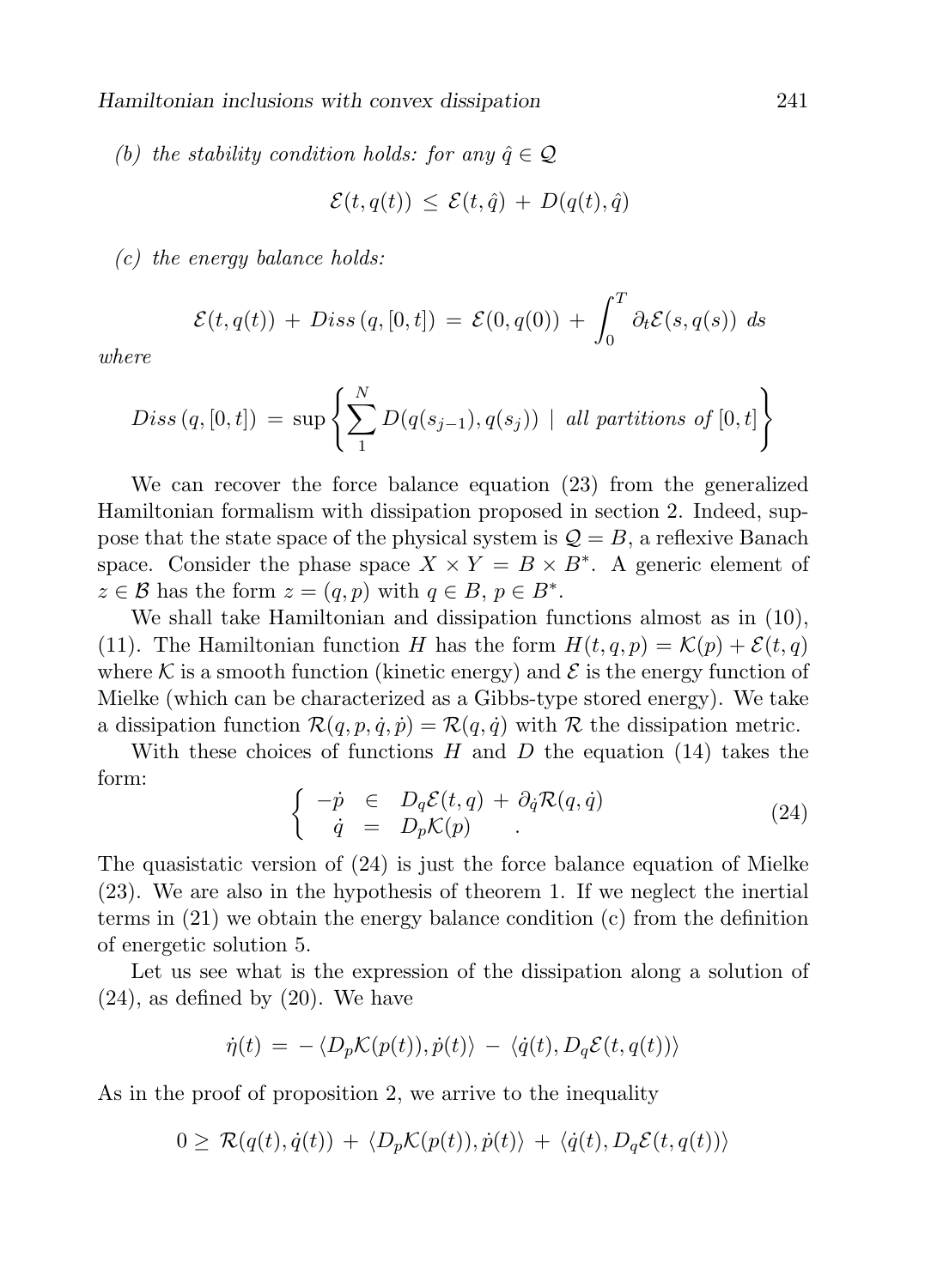therefore we get  $\mathcal{R}(q(t), \dot{q}(t)) \leq \dot{\eta}(t)$ . We integrate this inequality and we obtain:

$$
\eta(t) \ge \int_0^t \mathcal{R}(q(s), \dot{q}(s)) \mathrm{d} s
$$

We finally obtain that  $\eta(t) > D(q(0), q(t)) > 0$ , which means that the dissipation  $\eta$  along a solution of (24) is always greater or equal to the dissipation distance (in fact greater than the dissipation length).

# 4 Application: a dynamical model of brittle damage using the Ambrosio-Tortorelli functional

Mielke and Roubíček [21] proposed a rate-independent brittle damage model based on the theory of rate-independent evolutionary processes [20]. The model of Mielke and Roubíček is a quasistatic particular case of the more general dynamical model of Stumpf and Hackl [27].

By using the generalized Hamiltonian formalism we are able to obtain a dynamical model of brittle damage, which is also a particular case of the general dynamical model of Stumpf and Hackl.

The model is based on an energy of Ambrosio-Tortorelli type and a dissipation function as in the model of Mielke and Roubíček.

### 4.1 The Ambrosio-Tortorelli functional

Let us consider  $n \in \mathbb{N}^*$  and  $\Omega \subset \mathbb{R}^n$  a bounded, open set, with piecewise smooth boundary. The Mumford-Shah functional [24] is

$$
E(u, S) = \int_{\Omega} \frac{1}{2} K \|\nabla u\|^2 + \gamma \mathcal{H}^{n-1}(S)
$$
 (25)

defined over all pairs  $(u, S)$  such that  $u \in C^1(\Omega \setminus S, \mathbb{R})$ . The set S is a  $n-1$ dimensional surface in  $\mathbb{R}^n$ , or a countable union of such surfaces. In the case  $n = 2$  this functional can be seen as the energy of a brittle body suffering an antiplane displacement u and presenting a crack S.

For  $n=3$  the state of a brittle body is described by a pair displacementcrack.  $(\mathbf{u}, S)$  is such a pair if S is a crack (a 2D surface) which appears in the body and  $\mathbf{u} \in C^1(\Omega \setminus \mathcal{S}, \mathbb{R}^3)$  is a displacement of the broken body, that is  $\bf{u}$  is smooth in the exterior of the surface S, but it may have jumps over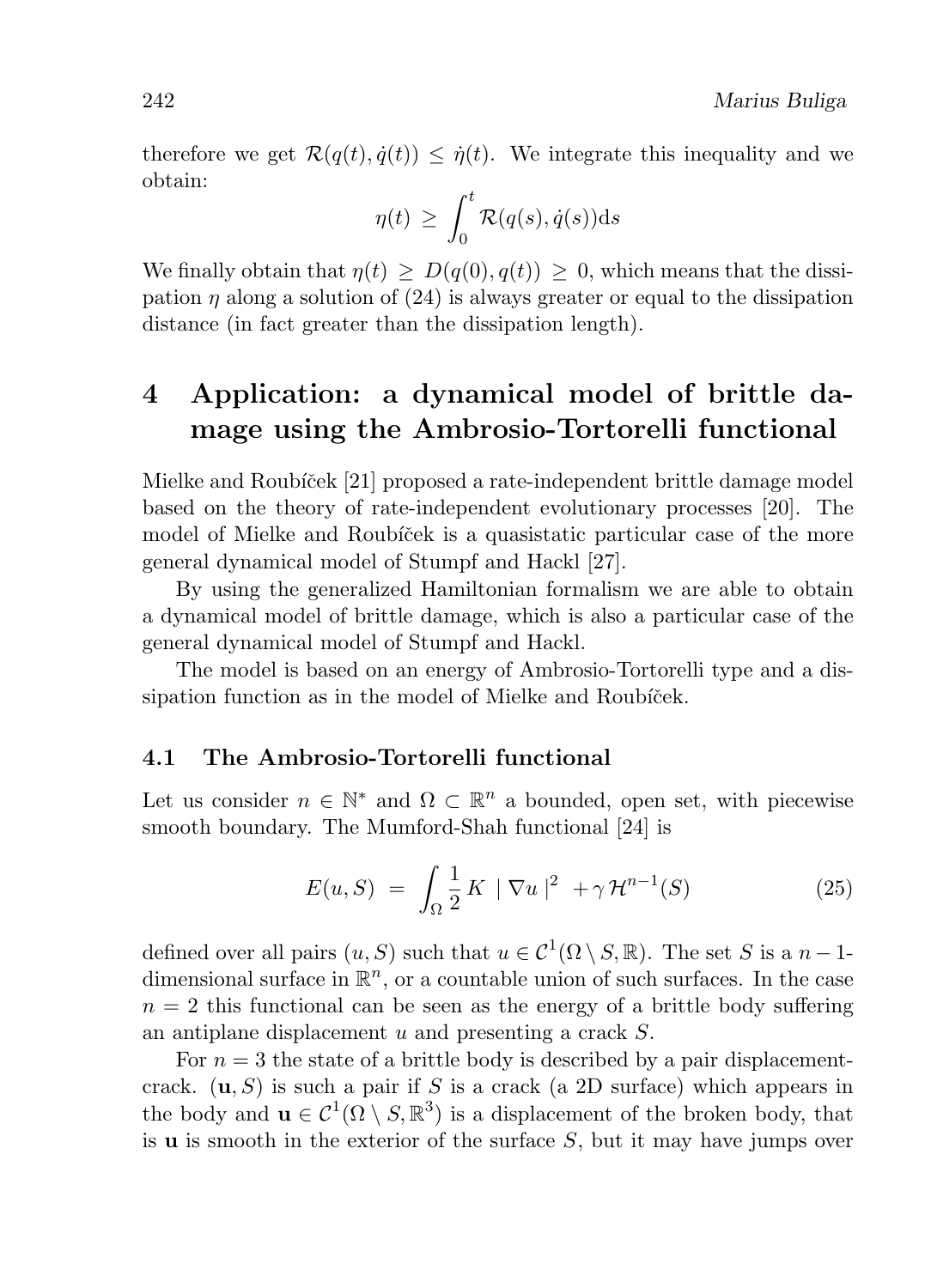S. The total energy of a brittle body is a Mumford-Shah functional of the form:

$$
E(\mathbf{u}, S) = \int_{\Omega} w(\nabla \mathbf{u}) \, \mathrm{d}x + G \, \mathcal{H}^2(S) \qquad . \tag{26}
$$

The first term of the functional  $E$  represents the elastic energy of the body with the displacement **u**. The second term represents the energy consumed to produce the crack  $S$  in the body. Here his energy is taken to be proportional with the area of the crack  $S$  (technically this is the 2 dimensional Hausdorff measure of  $S$ , with the proportionality factor  $G$ , which is the Griffith constant.

Starting with the foundational papers of Mumford, Shah [24], De Giorgi, Ambrosio [14], Ambrosio [1], [2], the development of models of quasistatic brittle fracture based on Mumford-Shah functionals continues with Francfort, Marigo [16], [17], Mielke [20], Dal Maso, Francfort, Toader, [13], Buliga [8], [9], [10].

All these models are based on a technique of time discretization followed by a sequence of incremental minimization problems. These models are either seen as applications of De Giorgi method of energy minimizing movements, or in the frame of the theory of Mielke of rate-independent evolutionary processes [20].

The functional

$$
E_c(u,d) \ = \ \int_{\Omega} \left\{ \phi(d) \, \frac{1}{2} \, K \, \mid \nabla u \mid^2 + \frac{1}{2} \gamma c \, \mid \nabla d \mid^2 + \frac{\gamma}{2c} \, d^2 \right\} \tag{27}
$$

was introduced by Ambrosio and Tortorelli [4], as a variational approximation of the Mumford-Shah functional  $(25)$ . Here d is a field which approximates the characteristic function of a crack, that is  $d : \Omega \to [0,1]$  and the set

$$
S_c = \{x \in \overline{\Omega} : 1 \ge d_c(x) \ge 1 - \mathcal{O}(c)\}
$$

approximates the crack. More precisely, if  $(u_c, d_c)$  is a minimizer of the Ambrosio-Tortorelli functional (27) then as  $c \to 0$  the displacement  $u_c$  converges (in some norm) to a displacement  $u$ , the set  $S_c$  shrinks to a surface S and  $(u, S)$  is a minimizer of the Mumford-Shah functional  $(25)$ .

The variable d plays the role of a brittle damage variable, because it takes values in [0, 1] and also because it is coupled with the antiplane displacement u through the term

$$
\int_{\Omega} \left\{ \phi(d) \frac{1}{2} K \mid \nabla u \mid^{2} \right\}
$$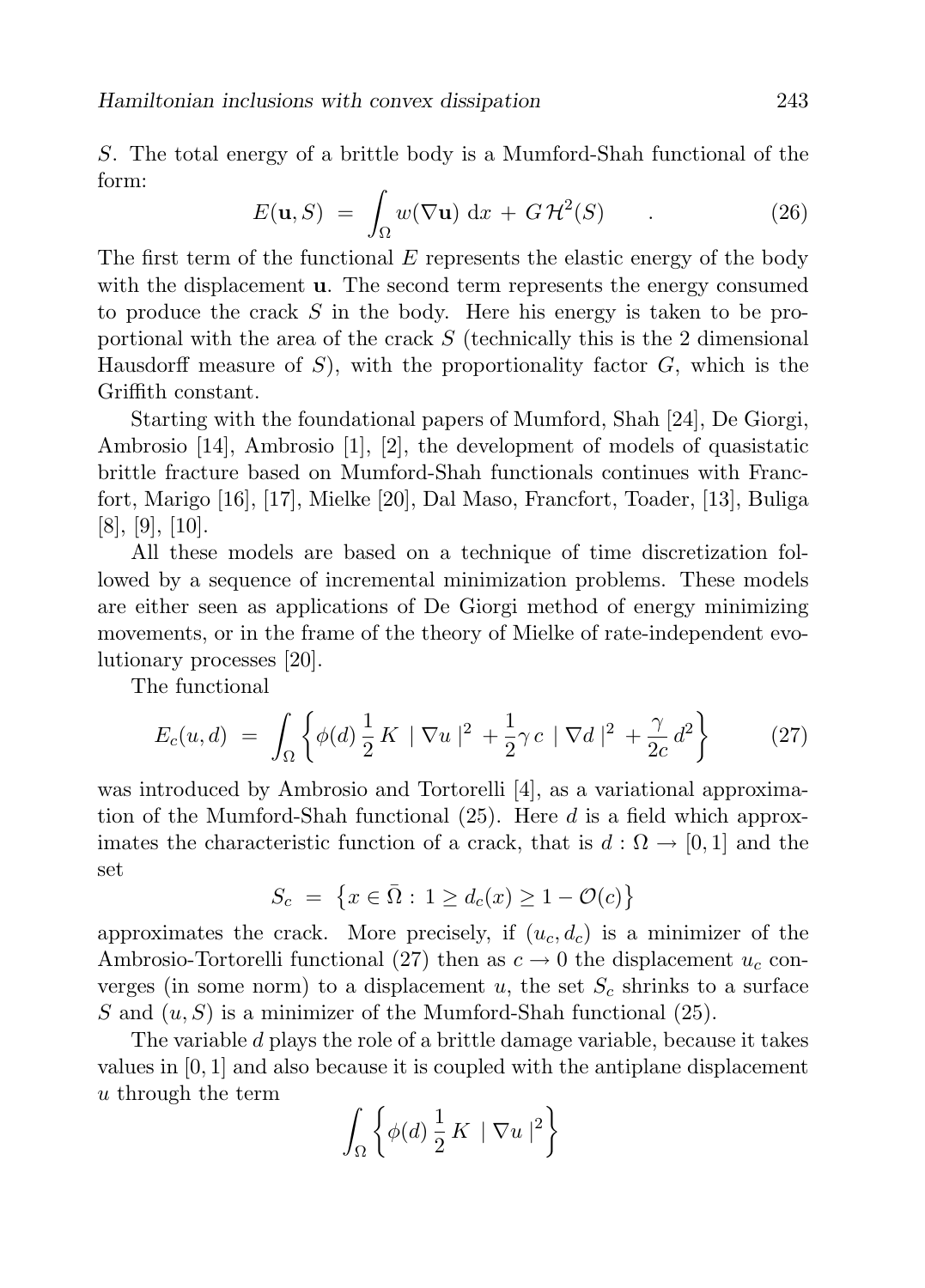which represents the elastic energy of the body with elasticity coefficient  $\phi(d)K$ . The function  $\phi$  is taken as a decreasing function from [0, 1] to [0, 1], such that  $\phi(1) = 0$ ,  $\phi(0) = 1$ .

Focardi [15] proved that there is an Ambrosio-Tortorelli functional suitable for approximating the 3D Mumford-Shah functional (26), namely:

$$
E_c(u,d) = \int_{\Omega} \left\{ \phi(d) w(\nabla \mathbf{u}) + \frac{1}{2} \gamma c \mid \nabla d \mid^2 + \frac{\gamma}{2c} d^2 \right\} \tag{28}
$$

under certain growth conditions on the elastic energy function w.

#### 4.2 Quasistatic model, using Mielke's theory

In this subsection we obtain an interpretation of a mathematical result of Giacomini [18], which shows that models of damage based on the Ambrosio-Tortorelli functional have the important property of being compatible with brittle damage from the energetic point of view. This is a desirable feature of a model of brittle damage, as there are many "classical" models of brittle damage which allow the creation of a brittle crack (seen a concentrated total damaged region) with zero consumed energy.

We shall look at the equations coming from the force balance equation of Mielke (23) and the Ambrosio-Tortorelli functional taken as the potential energy. The state of the system is described by a pair  $(\mathbf{u}, d)$ , where **u** is the displacement and d a scalar damage variable taking values in  $[0, 1]$ .

We shall take a dissipation metric which is almost the same as in Mielke and Roubíček model  $[21]$ , relation  $(2.5)$  (see also the discussion at the end of the section 2.2 from [21]), which gives the dissipation functional

$$
\mathcal{R}(\mathbf{u}, d, \dot{\mathbf{u}}, \dot{d}) = \int_{\Omega} \left\{ \beta \dot{d} + \chi_1(d) + \chi_2(\dot{d}) \right\}
$$

The functions  $\chi_1, \chi_2$  are indicator functions of convex sets:

$$
\chi_1(d) = \begin{cases} 0, & \text{if } d \in [0,1] \\ +\infty, & \text{else} \end{cases}, \chi_1(d) = \begin{cases} 0, & \text{if } d \in [0,+\infty) \\ +\infty, & \text{else} \end{cases}
$$

Alternatively, we may take  $\chi_1$  as the indicator function of the set  $(-\infty, 0]$ . Formally integrating by parts the force balance equation of Mielke (23), we arrive to the evolution equations:

$$
\begin{cases}\n0 = \frac{\partial}{\partial x_i} \left( \phi(d) K \frac{\partial u}{\partial x_i} \right) \\
0 \in \beta - \gamma c \Delta d + \phi'(d) \frac{1}{2} K \|\nabla u\|^2 + \frac{\gamma}{2c} d + \partial \chi_2(d)\n\end{cases} (29)
$$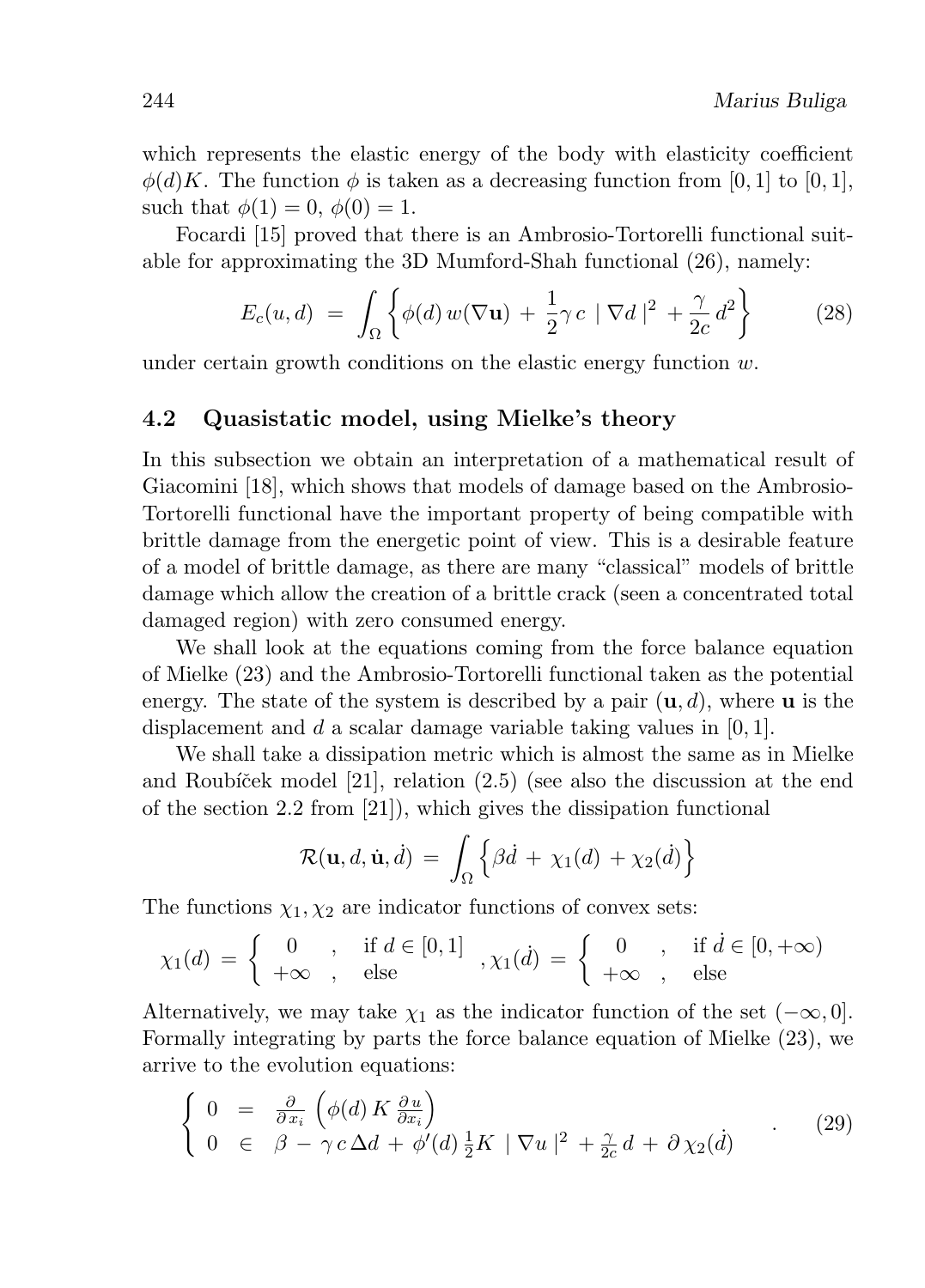In order to have  $d \in [0,1]$  at any moment, it is sufficient to impose  $d_{|t=0} \in$  $[0, 1]$ . The term

$$
-\,\phi'(d)\,\frac{1}{2}K\,\mid\nabla u\mid^2
$$

is greater or equal than 0, due to the fact that  $\phi$  is decreasing, thus  $\phi' \leq 0$ . This term represents the variation of the elastic energy density due to damage.

The paper [18] can be seen as an investigation of the limit to the fracture model of the bulk damage model of Mielke and Roubíček, that is in the limit when the damage variable equals 0 almost everywhere (therefore the value of the parameter  $\beta$  is not important in the sense that  $a > 0$  makes the same effect as  $\beta = 0$ ). This result can be described as follows: for any parameter c let  $q_c = (\mathbf{u}_c, d_c)$  denote an energetic solution associated with the Ambrosio-Tortorelli energy  $E_c$  and dissipation distance  $D$  coming from the dissipation metric R. Then as c converges to 0, the evolution  $q_c$  converges to an evolution  $(u, S)$  of the energetic formulation of brittle fracture of Francfort, Marigo [16] or Buliga [9].

From the point of view of mechanics fracture is a manifestation of concentrated damage. Therefore a good (bulk) damage model should have the property that it is not possible to produce arbitrarily concentrated damage with arbitrarily small expense of energy. Such models are said to be compatible with brittle fracture from the viewpoint of energy balance. There are many models of brittle damage in use, not all of them compatible with brittle damage. The mathematical result of Giacomini means that the Ambrosio-Tortorelli functional leads to brittle damage models which are compatible with brittle fracture from the point of view of energy balance.

### 4.3 Hamiltonian brittle damage

We shall apply the generalized Hamiltonian approach to a functional of the Ambrosio-Tortorelli type.

We take as state  $q = (\mathbf{u}, d)$  the pair formed by the displacement **u** and the scalar damage variable  $d \in [0, 1]$ . The space of this pairs corresponds to the space  $X$  from the general model.

The dual variable, in the sense of Hamiltonian mechanics, is  $p = (\mathbf{p}, y) \in$ Y, where  $\bf{p}$  is the momentum and  $y$  is a scalar variable dual to  $d$  (which will turn out to be linearly dependent on  $\overrightarrow{d}$ .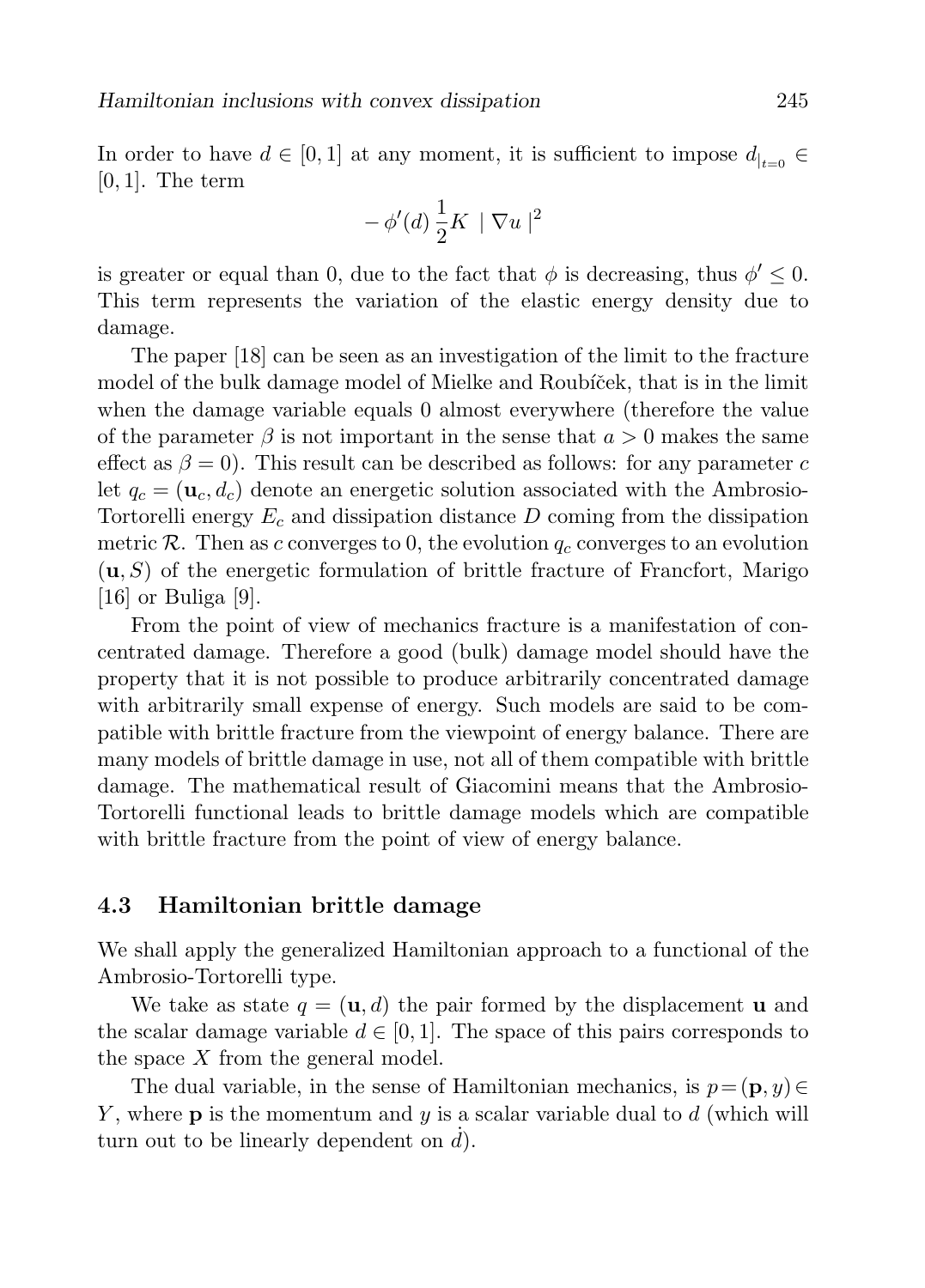The space of all pairs  $(q, p)$  is a product of two symplectic vector spaces  $\mathcal{B} = \mathcal{B}_1 \times \mathcal{B}_2$ . The space of non-dissipative variables  $B_1 \times B_1^*$  is a space of pairs of (weak) functions  $(\mathbf{u}, \mathbf{p})$  defined over  $\Omega \subset \mathbb{R}^3$ . Therefore  $\mathbf{u} \in B_1$  and  $\mathbf{p} \in B_1^*$ , where  $B_1$  is a Banach space (for example a suitably chosen Sobolev space of functions over  $\Omega$ ) and  $B_1^*$  is its dual. The duality product is

$$
\langle \mathbf{p}, \mathbf{u} \rangle_1 \, = \, \int_{\Omega} \mathbf{p} \cdot \mathbf{u}
$$

Similarly, the space of dissipative variables  $(d, y)$  is  $\mathcal{B}_2 = B_2 \times B_2^*$ , a space of pairs of (weak) functions  $(d, y)$  defined over  $\Omega \subset \mathbb{R}^3$ , with  $B_2$  another Banach space of functions over  $\Omega$ ,  $B_2^*$  is its dual. The duality product is

$$
\langle y, d \rangle_2 = \int_{\Omega} y \, d
$$

Let us define the Hamiltonian as:

$$
H(t, \mathbf{u}, \mathbf{p}, d, y) = \mathcal{E}(\mathbf{u}, d) + T(\mathbf{p}, y) - \langle l(t), \mathbf{u} \rangle \tag{30}
$$

where  $\mathcal E$  is the stored energy, T the kinetic energy and  $l(t)$  the external forces, seen as:

$$
\langle l(t), \mathbf{u} \rangle \, = \, \int_{\Omega} \mathbf{f}(t) \cdot \mathbf{u} \, + \, \int_{\Gamma} \overline{\mathbf{f}}(t) \cdot \mathbf{u}
$$

Here  $\Gamma \subset \partial \Omega$  is that part of the boundary where surface forces  $\bar{\mathbf{f}}(t)$  are imposed at the moment t. Displacements may be imposed on another part  $\Gamma'$  of the boundary  $\partial\Omega$ . This is done by imposing that at every moment  $t \in [0, T]$ the displacement  $\mathbf{u}(t)$  belongs to a subspace  $B_1(t) \subset B_1$  of **kinematically** admissible displacements.

The stored energy  $\mathcal E$  is therefore:

$$
\mathcal{E}(t,\mathbf{u},d) = \Psi(\mathbf{u},d) - \langle l(t),\mathbf{u}\rangle .
$$

The expression of the free energy  $\Psi$  is the following:

$$
\Psi(\mathbf{u},d) = \int_{\Omega} \left[ \phi(d)w(\nabla \mathbf{u}) + \frac{1}{2}K \|\nabla d\|^2 + \frac{1}{2}L \mid d\mid^2 \right] \tag{31}
$$

Here  $\phi$  is a smooth, decreasing function with values in the interval [0, 1]. The  $\frac{1}{2}$  $\frac{1}{2}L \mid d \mid^2$  is not present in Stumpf and Hackl [27] formula (3.34) for the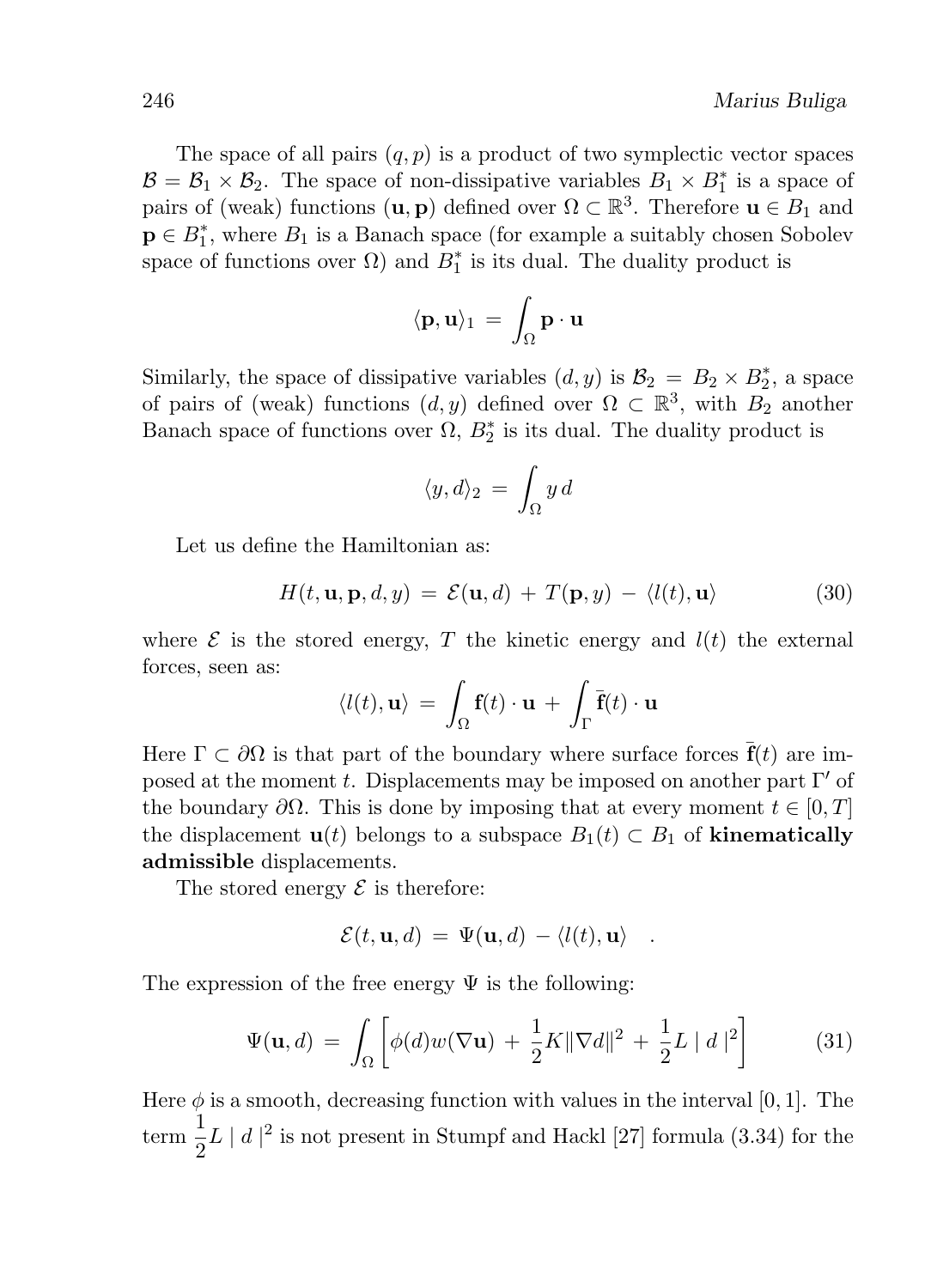free energy, but it is motivated by the expression of the Ambrosio-Tortorelli type functional (28). From there we may deduce a physical meaning of the constant L, as  $\gamma/c$ , where c is a characteristic length and  $\gamma$  is a Griffith-type constant.

The kinetic energy has the form:

$$
T(\mathbf{p}, y) = \int_{\Omega} \left[ \frac{1}{2} b \|y\|^2 + \frac{1}{2\rho} \|\mathbf{p}\|^2 \right] \tag{32}
$$

The second term in the expression of the kinetic energy is just the usual kinetic energy expresses as a function of momentum p, as it is usual in the Hamiltonian formalism. Similarly,  $y$  is a momentum variable corresponding to d and b is the scalar version of a microinertia tensor (we use the same name as Stumpf and Hackl [27] concerning the kinetic energy described in their formula  $(2.4)$ . We suppose that the constants K, L and b are positive.

The dissipation function is the same as in the previous section:

$$
\mathcal{R}(d, y, \dot{d}, \dot{y}) = \int_{\Omega} \left[ \chi_{[0,1]}(d) + \chi_{[0, +\infty)}(\dot{d}) + \beta \mid \dot{d} \mid \right] \tag{33}
$$

We shall find the equations satisfied by any curve of evolution  $(\mathbf{u}, \mathbf{p}, d, y)$ :  $[0, T] \rightarrow \mathcal{B}$  which is a solution of the generalized Hamiltonian equations (14), for the Hamiltonian (30) and dissipation (33). By using the expressions of the free energy (31) and kinetic energy (32), we obtain:

$$
\langle \dot{\mathbf{p}}, \hat{\mathbf{u}} \rangle_1 + \langle D_{\mathbf{u}} \Psi(\mathbf{u}, d), \hat{\mathbf{u}} \rangle_1 = \langle l(t), \hat{\mathbf{u}} \rangle_1 \quad \forall \hat{\mathbf{u}} \in B_1(t) \quad , \tag{34}
$$

$$
\langle \hat{\mathbf{p}}, \dot{\mathbf{u}} \rangle_1 - \langle \hat{\mathbf{p}}, D_{\mathbf{p}} K(\mathbf{p}, y) \rangle_1 = 0 \qquad \forall \hat{\mathbf{p}} \in B_1^* \quad . \tag{35}
$$

There are two more equations, for the evolution of  $d$  and  $y$ . Due to the non smooth dissipation, these are in fact expressed as subdifferential inequalities: for almost any  $t \in [0, T]$   $d(t, x) \in [0, 1]$  and  $y(t, x) \in [0, +\infty)$  for almost every  $x \in \Omega$ , at any  $t \in [0, T]$  the displacement  $\mathbf{u}(t)$  is kinematically admissible, i.e.  $\mathbf{u}(t) \in B_1(t)$ , and moreover for any  $\hat{d} \in B_2$ , such that  $\hat{d}(x) + \hat{d} \geq 0$  for almost every  $x \in \Omega$ , and for any  $\hat{y} \in B_2^*$  we have:

$$
\beta \int_{\Omega} \left[ \left| \dot{d} + \hat{d} \right| - \left| \dot{d} \right| \right] \ge \tag{36}
$$

.

$$
\geq \int_{\Omega} \left[ \hat{y}(\dot{d} - by) - (Ld + \phi'(d)w(\nabla \mathbf{u}) + \dot{y})\hat{d} - K\nabla d\nabla \hat{d} \right]
$$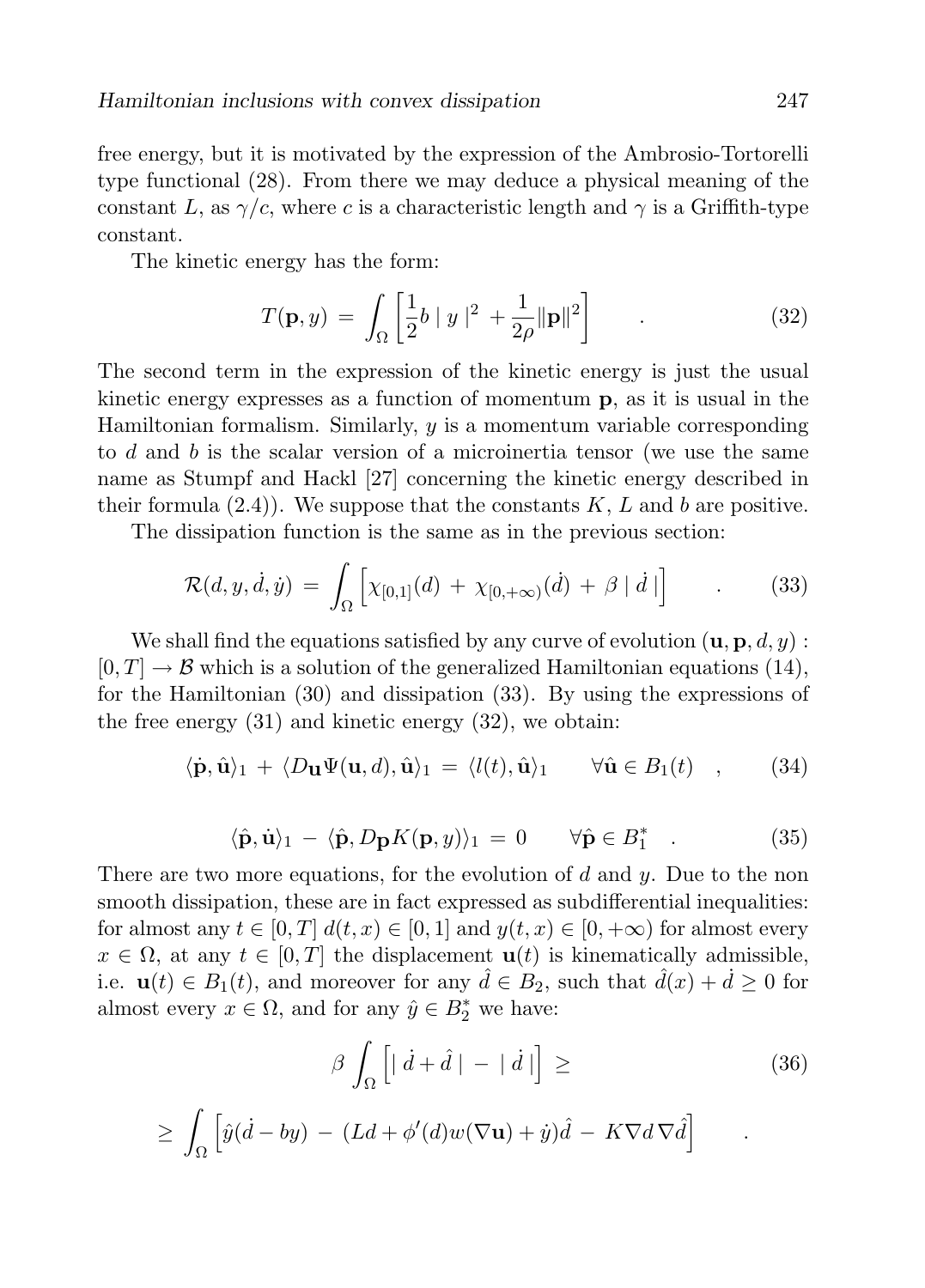The equation  $(34)$  gives the usual momentum balance: for any  $\hat{u}$  kinematically admissible we have

$$
\int_{\Omega} \left[ -\dot{p} \cdot \hat{\mathbf{u}} - \phi(d) D w(\nabla \mathbf{u}) : \nabla \hat{\mathbf{u}} \right] = \int_{\Omega} \mathbf{f}(t) \cdot \hat{\mathbf{u}} + \int_{\Gamma} \overline{\mathbf{f}}(t) \cdot \hat{\mathbf{u}}
$$

Denote by  $S = Dw(\nabla u)$  the stress variable given by the elastic energy w. Integration by parts leads us to a balance equation and boundary conditions:

 $div (\phi(d) \mathbf{S}) + \mathbf{f}(t) = \dot{\mathbf{p}} \quad \text{in } \Omega$  (37)

$$
\phi(d)\,\mathbf{Sn} = \overline{\mathbf{f}}(t)\,\,\text{on}\,\,\Gamma\,,\,\phi(d)\,\mathbf{Sn} = 0\,\,\text{on}\,\,\partial\Omega\setminus\left(\Gamma\cup\Gamma'\right)\,,\,\mathbf{u} = \mathbf{u}_0(t)\,\,\text{on}\,\,\Gamma'\quad\qquad(38)
$$

Equation (35) gives us the momentum  $\bf{p}$  as function of  $\bf{\dot{u}}$ :

$$
\mathbf{p} = \rho \dot{\mathbf{u}} \tag{39}
$$

Equation (36) is equivalent to the following two relations:

$$
\dot{d} = by \tag{40}
$$

and for all  $\hat{d} \in B_2$ , such that  $\hat{d}(x) + \hat{d} \geq 0$  for almost every  $x \in \Omega$ 

$$
\beta \int_{\Omega} \left[ \left| \dot{d} + \hat{d} \right| - \left| \dot{d} \right| \right] \ge \tag{41}
$$
\n
$$
\ge - \int_{\Omega} \left[ (Ld + \phi'(d)w(\nabla \mathbf{u}) + \dot{y})\hat{d} + K\nabla d \nabla \hat{d} \right]
$$

Let  $S : [0, +\infty) \to 2^{\mathbb{R}}$  be the multivalued function defined by:

$$
S(v) = \begin{cases} \beta & , v > 0 \\ (-\infty, \beta] & , v = 0 \end{cases}
$$

The function  $S$  is the subdifferential of a convex function. By using the definition of  $S$  and relation  $(40)$  we obtain the following equivalent form of the inequality (41): for almost every  $x \in \Omega$  we have:

$$
- (y + Ld + \phi'(d)w(\nabla \mathbf{u}) - K\Delta d) \in S(y) \tag{42}
$$

We may add the boundary condition (which is not strictly speaking a consequence of the formalism): on  $\partial\Omega$  we have:

$$
y \ge 0, \quad -K\frac{d}{d\mathbf{n}}d \in S(y) \tag{43}
$$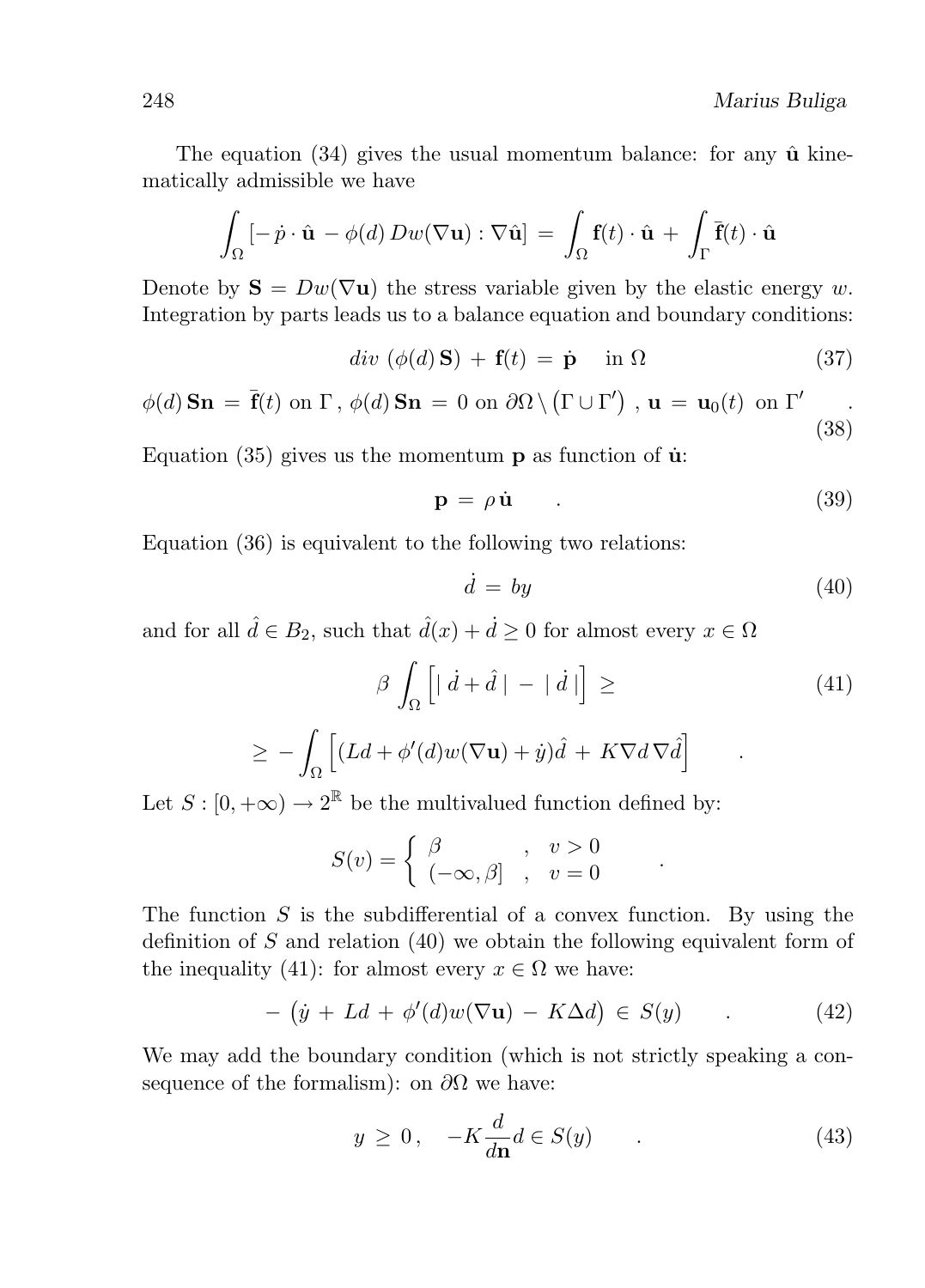In the particular case of a functional of the Ambrosio-Tortorelli type (28) we may take:

$$
K = \gamma c \quad , \quad L = \frac{\gamma}{c} \quad , \quad b = \gamma c
$$

The function  $\phi$  which enters in the expression of the free energy is chosen as in the Ambrosio-Tortorelli functional. With this choice of constants we obtain from (42) and (40) the differential inclusion:

$$
-\left(\ddot{d} + \gamma^2 d + \gamma c \phi'(d) w(\nabla \mathbf{u}) - \gamma^2 c^2 \Delta d\right) \in \gamma c S(d) \quad .
$$

This inclusion suggests that in this model there is a maximal speed of propagation of damage of order  $\gamma$ .

Acknowledgements. This work has been done during two visits to LMT Cachan, due to the kind invitation of Olivier Allix. I want to thank him for introducing me into the subject of delayed damage models, as well as for many constructive discussions. I also thank one of the anonymous referees for his comments which led me to revise the paper.

### References

- [1] L. Ambrosio, Variational problems in SBV and image segmentation, Acta Appl. Mathematicæ 17: 1-40, 1989.
- [2] L. Ambrosio, Existence Theory for a New Class of Variational Problems, Arch. Rational Mech. Anal. 111: 291-322, 1990.
- [3] L. Ambrosio, N. Gigli, G. Savaré, Gradient flows in metric spaces and in the space of probability measures, Birkhäuser Verlag, Basel-Boston-Berlin, 2005.
- [4] L. Ambrosio, V. Tortorelli, On the Approximation of Free Discontinuity Problems, Boll. U.M.I. 7, 6-B : 105-123, 1992.
- [5] J.-P. Aubin, Boundary-Value Problems for Systems of Hamilton-Jacobi-Bellman Inclusions with Constraints, SIAM J. Control, 41: 425-456, 2002.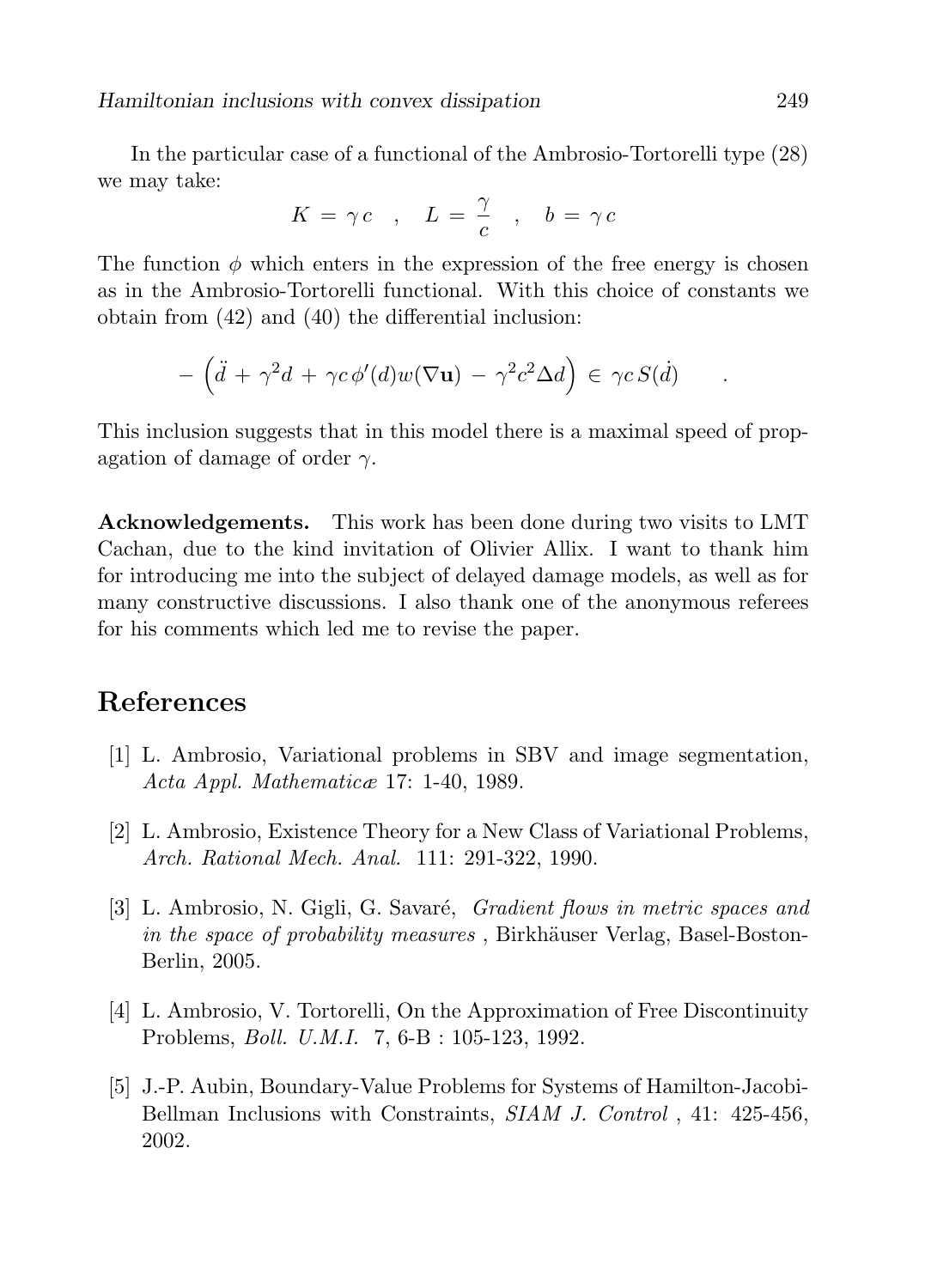- [6] J.-P. Aubin, A. Cellina, J. Nohel, Monotone trajectories of multivalued dynamical systems, Annali di Matematica Pura ed Appl. , 115: 99-117, 1977.
- [7] A.M. Bloch, P.S. Krishnaprasad, J.E. Marsden, T.S. Ratiu, Dissipation induced instabilities. Ann. de l'Institut Henri Poincaré. Analyse non  $linéaire$ , 11, 1: 37-90, 1994.
- [8] M. Buliga, Variational formulations in brittle fracture mechanics, Ph.D. Thesis, Institute of Mathematics of the Romanian Academy, 1997.
- [9] M. Buliga, Energy concentration and brittle crack propagation, J. of Elasticity , 52, 3: 201-238, 1999.
- [10] M. Buliga, Brittle crack propagation based on an optimal energy balance, Rev. Roum. des Math. Pures et Appl. , 45, 2: 201-209, 2001.
- [11] N.G. Chetaev, The stability of Motion, Pergamon Press, New York, 1961.
- [12] F. Clarke, Necessary Conditions in Dynamic Optimization, Mem. AMS vol. 173, no. 816, 2005.
- [13] G. Dal Maso, G. Francfort, R. Toader, Quasistatic crack growth in nonlinear elasticity, Arch. Rat. Mech. Anal., 176: 165-225, 2005.
- [14] E. De Giorgi, L. Ambrosio, Un nuovo funzionale del calcolo delle variazioni, Atti Accad. Naz. Lincei Rend. Cl. Sci. Fis. Mat. Natur. , 82: 199-210, 1988.
- [15] M. Focardi, On the variational approximation of free-discontinuity problems in the vectorial case, Mathematical Models and Methods in Applied Sciences (M3AS) , 11, 4:663-684, 2001.
- [16] G. Francfort, J.-J. Marigo, Stable damage evolution in a brittle continuous medium, Eur. J. Mech., A/Solids , 12:149-189, 1993.
- [17] G. Francfort, J.-J. Marigo, Revisiting brittle fracture as an energy minimization problem, J. Mech. Phys. Solids, 46: 1319-1342, 1998.
- [18] A. Giacomini, Ambrosio-Tortorelli approximation of quasi-static evolution of brittle fractures, Calc Var. Partial Differential Equations , 22: 129-172, 2005.